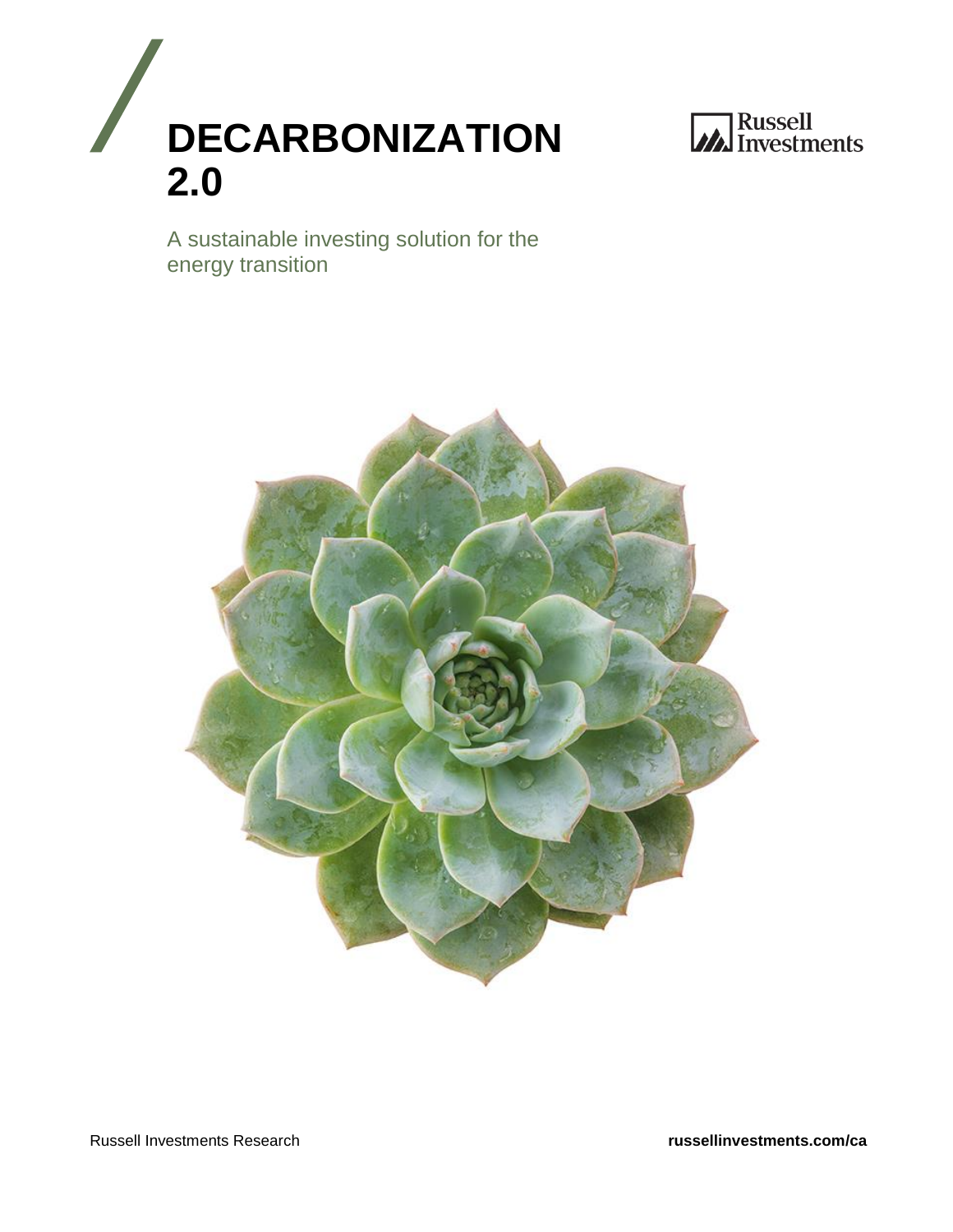# **Decarbonization 2.0**

Emily Steinbarth, Quantitative Analyst

As investors increasingly look to incorporate environmental, social and governance (ESG) criteria into their decision-making process, tackling the investment implications of a transition to a low carbon economy has been at the forefront of this movement. Investment solutions addressing the energy transition have primarily focused on what we refer to as "standard decarbonization": a reduction in exposure to carbon emissions and/or divestment from fossil fuel reserves within equity portfolios.

Our research has found that this standard decarbonization approach can unintentionally lead to reduced exposure to renewable energy and a reduction in the aggregate ESG profile of a portfolio. In this paper, we present an enhancement to Russell Investments' original decarbonization strategy that incorporates three additional sources of insight informative to the sustainability profile of a portfolio: increased exposure to renewable energy, incorporation of ESG scores and a targeted reduction in coal exposure.

Our objective is to help investors align portfolios with the transition to a low carbon economy without changing the return profile or introducing unintentional risks. Going beyond reduction of carbon footprint alone, the portfolio is designed to have both a higher aggregate ESG score as well as higher exposure to renewables relative to the benchmark. In doing so, the solution tilts a global equity portfolio away from those companies with greatest exposure to carbon related risks and towards those companies expected to contribute to, and benefit from, the energy transition.

> *Our research has found that a standard decarbonization approach can unintentionally lead to reduced exposure to renewable energy and a reduction in the aggregate ESG profile of a portfolio.*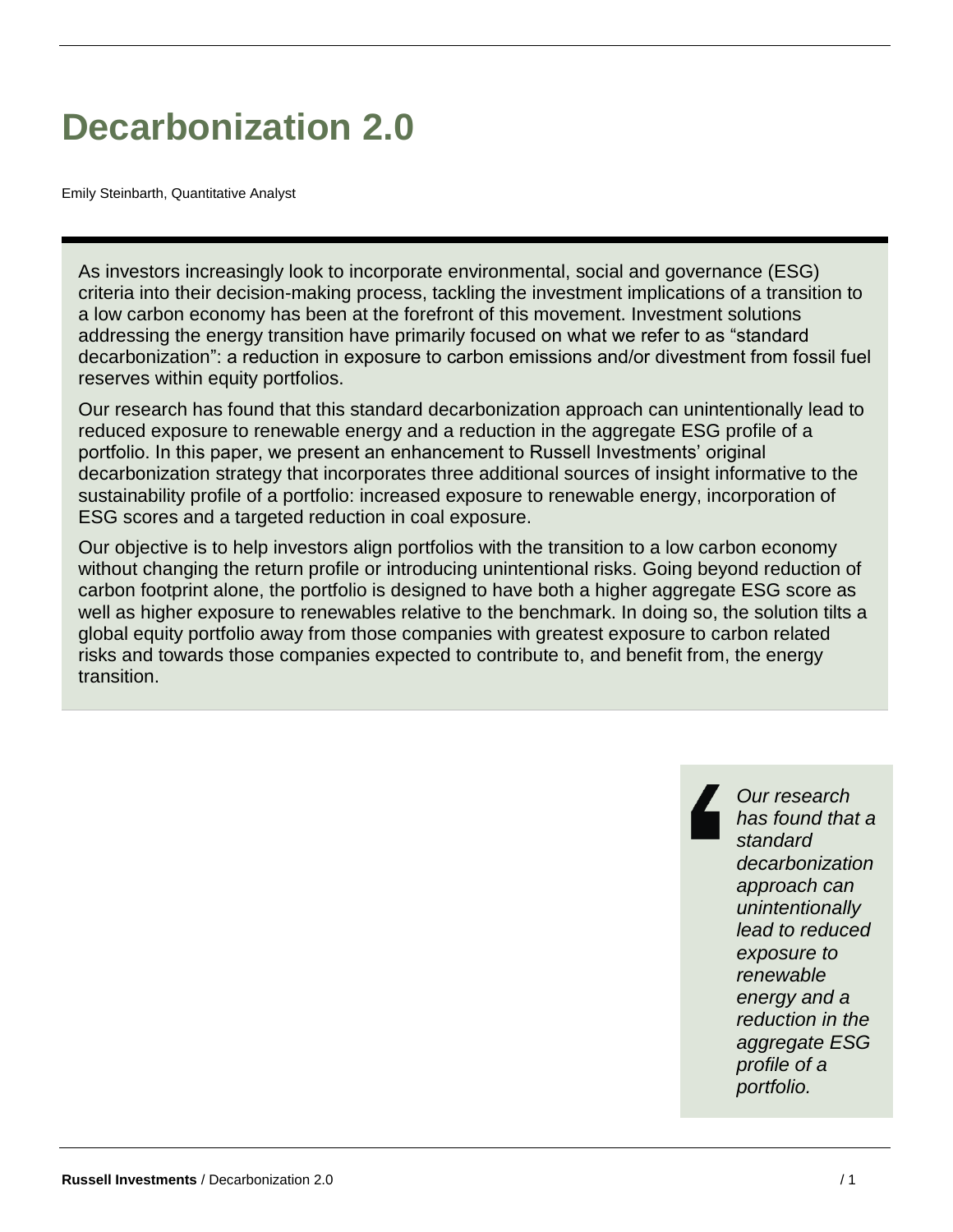### **Overview**

Launched in 2015, the objective of Russell Investments Decarbonization 1.0 strategy<sup>1</sup> is to reduce the carbon exposure of a universe by a specified percentage while minimizing the active risk. Specifically, the strategy achieves a 50% reduction in relative carbon footprint and 50% reduction in the carbon reserves while targeting a tracking error of less than 1%. A direct response to the initiatives outlined by the United Nations supported Principles for Responsible Investment (UN PRI), the strategy was designed as a means for signatories to implement a preference for decarbonization across their listed equity portfolios while effectively managing risk at the stock, sector and country level.

In our original decarbonization strategy, $1$  we highlight how combining carbon footprint and reserves incorporates both current and future carbon criteria into our solution. We reduce exposure to companies with poor current environmental impact by reducing portfolio exposure to carbon emissions. We mitigate future carbon risks through reduced exposure to carbon reserves, many of which can never be extracted in a reduced emission scenario<sup>1</sup>, and hence may become "stranded assets."

In Smith, Bennett & Velvadapu (2016), we compare several portfolio construction approaches to achieving these two standard decarbonization criteria and present a proprietary portfolio construction technique that avoids the common pitfalls of standard decarbonization. Currently, the two most common approaches to addressing the issues of portfolio decarbonization are naïve fossil fuel divestment, effectively divesting from any company that holds fossil fuel reserves, and standard decarbonization, or reducing the carbon footprint of a portfolio relative to benchmark.

Building on our prior research, here we demonstrate that these common approaches to carbon emission and reserve reduction can lead to lower exposure to renewable energy and worse aggregate ESG profile as measured by ESG scores.

In this paper, we show that these signals can be incorporated and managed while maintaining the same risk-return neutrality of standard decarbonization. Specifically, our enhanced decarbonization 2.0 strategy incorporates three additional criteria. In addition to incorporating future risks of an energy transition through carbon reserves, future opportunities are also now incorporated through the addition of renewable energy production in the form of our Green Energy Score.

Building on evidence that coal energy use in particular will need to be dramatically reduced to meet a 2-degree warming scenario<sup>2,3</sup>, we also increase the precision of our carbon reserve reduction through an explicit coal exclusion. In order to incorporate not only carbon outcomes, as measured by these three criteria, but also sustainable practices, the portfolio is designed to have a higher ESG<sup>4</sup> score relative to the benchmark. The purpose of these additional criteria is to provide a wider view of how a portfolio aligns with sustainability goals beyond carbon emission reductions. We summarize the interaction and dimensionality of these considerations across current and future threats and opportunities in Exhibit 1 below.

 $\overline{a}$ <sup>1</sup> Russell Investments Decarbonization Strategy: Investigating different approaches to reducing the carbon footprint (Velvadapu 2016)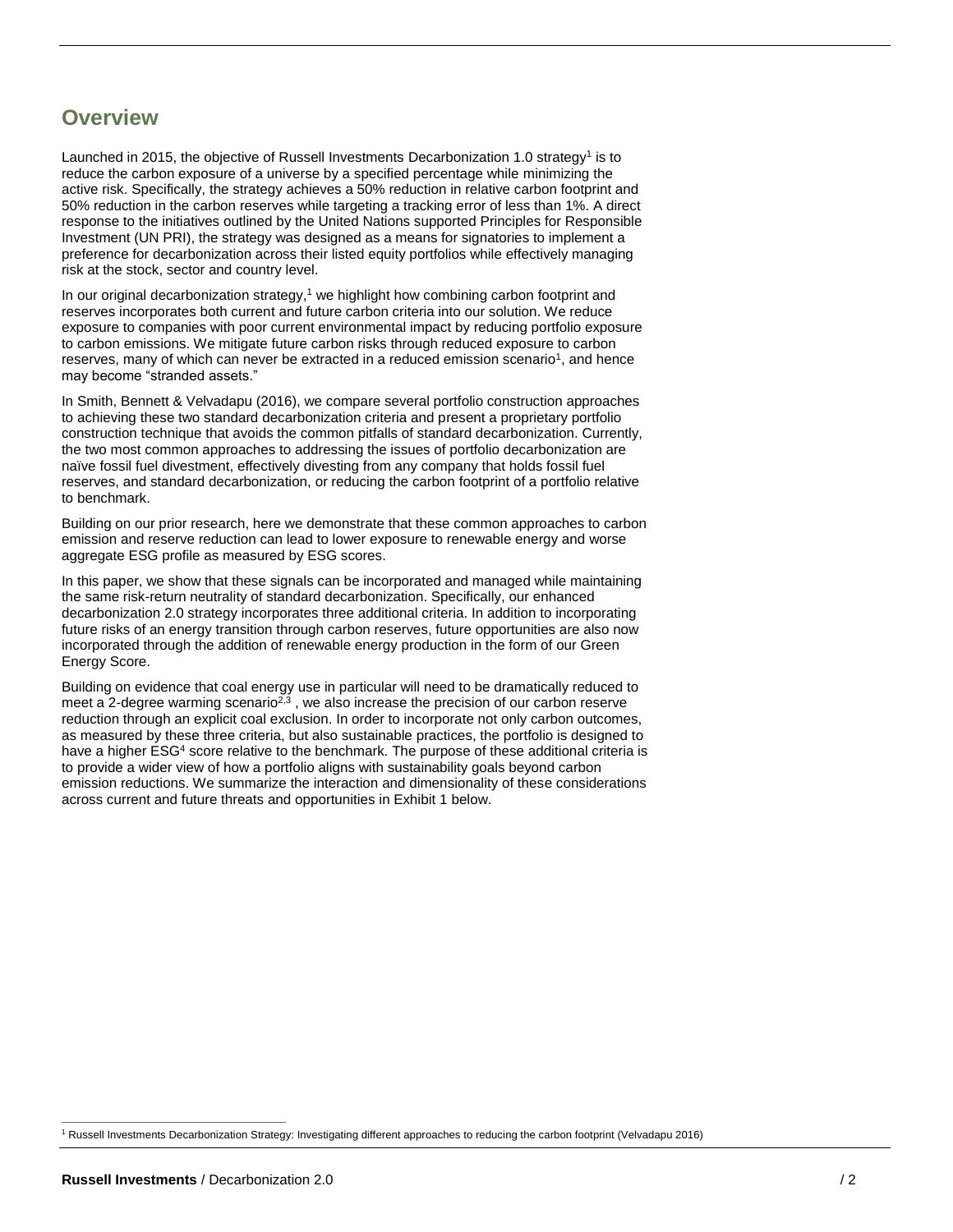#### **Exhibit 1: Sustainability considerations**



The Greenhouse Gas Protocol (GHG Protocol) is the most widely used international accounting tool to understand, quantify, and manage greenhouse gas emissions. The GHG Protocol defines Scope 1 as all direct GHG emissions and Scope 2 as indirect GHG emissions from consumption of purchased electricity, heat or steam.

These objectives are combined in our proprietary portfolio construction process, which solves for the combination of securities that achieves the aggregate carbon footprint, carbon reserves, green energy score and ESG profile targets with the minimum amount of active share and transaction costs.

In this paper, we provide a summary of the data and metrics considered, review the portfolio construction process and summarize the performance and portfolio characteristics for this new strategy.

### **Data**

This study uses two primary data sources: ESG data is sourced from Sustainalytics and carbon and energy data are sourced from MSCI. The history we use for both is relatively limited with ESG scores and carbon footprint data available from 2009. Due to this restriction, our testing begins in August 2009 with ESG and carbon footprint data and introduces reserves and green energy ratios from 2013 onwards.<sup>5</sup>

There are four primary inputs to our model: carbon footprint, carbon reserves, energy production and ESG scores. The rest of this section summarizes the data and key considerations for each of these items.

## **Carbon footprint**

We define relative carbon footprint as Scope 1 (direct) carbon emissions plus Scope 2 (electricity consumption) carbon emissions measured in metric tons of carbon dioxide equivalent (CO2-e), divided by company revenue (USD).<sup>6</sup>

> Relative Carbon Footprint = (Scope 1 + Scope 2) metric tons Total Revenue (USD)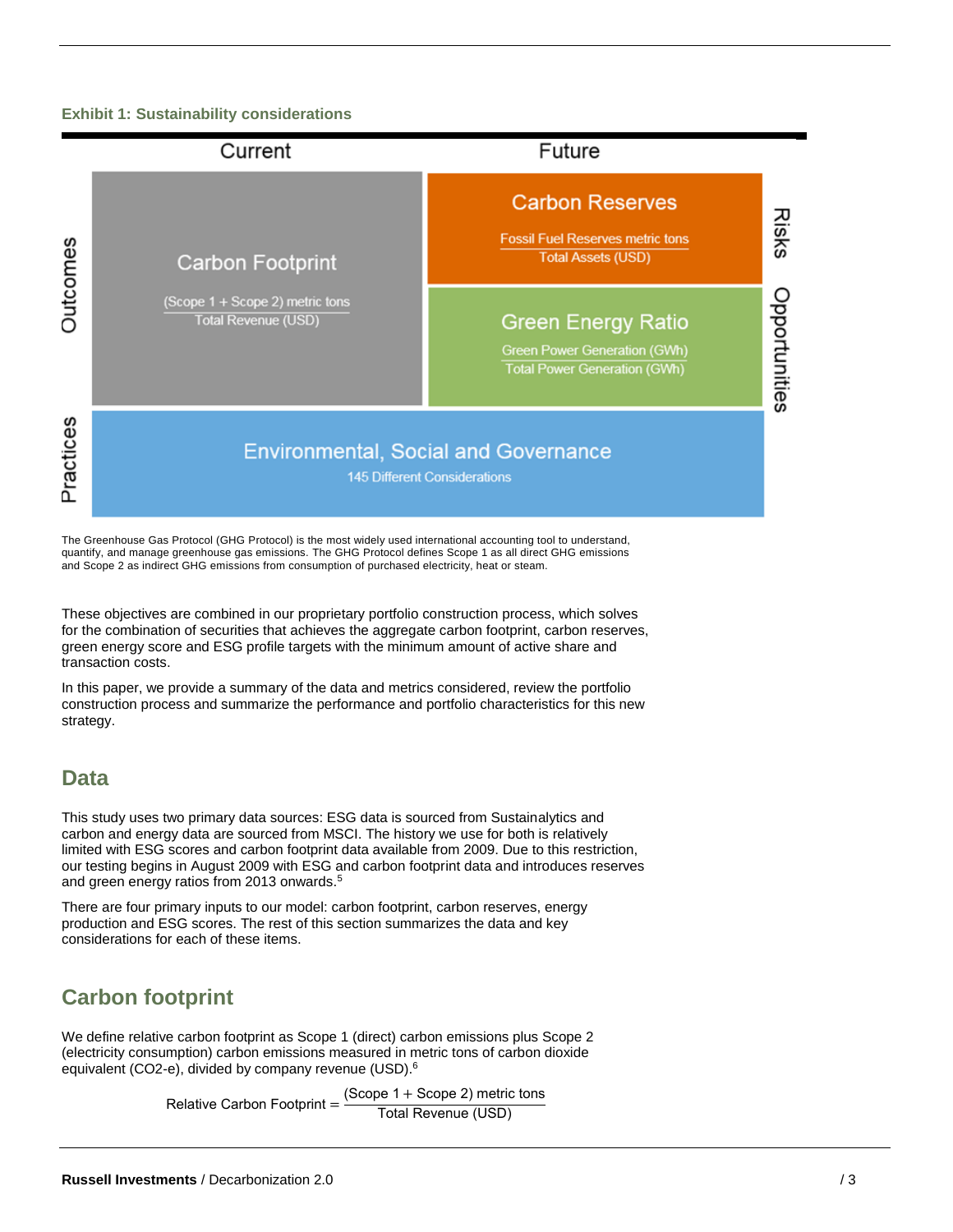#### **Scope 3**

The complete carbon emissions of a company's value chain, referred to as Scope 3, is currently not included in our calculation. This is primarily due to our lower confidence in Scope 3 data availability and reliability due to lower levels of company reporting and higher levels of estimation. Scope 3 emissions are also inherently more complicated to estimate because of the need first to identify and map a company's complete value chain. As data availability and robustness improves for measuring Scope 3 carbon emissions, we will continue to evaluate incorporating this data into our process. In the meantime, we take a targeted approach to addressing specific points in the value chain where carbon emissions are particularly substantial.

As explained in further detail in the sections that follow, we incorporate renewable energy production, coal, and other fossil fuel reserves exposure specifically because these are significant sources of complete value chain emissions for not only the companies impacted by these metrics but indirectly for the entire security universe. Our research agenda includes continually evaluating and expanding this targeted approach. We believe this methodology addresses material sectorspecific issues that have an impact on aggregated value chain emissions while at the same time maintains a high standard for data quality.

As highlighted in our original work on decarbonization, relative carbon footprint is highly skewed with a small number of companies responsible for the vast majority of a portfolio's carbon footprint. The skewness of the data is observed not only at an asset level but also when grouped categorically by sector and to a lesser extent, by country. As shown below, 20% of companies are responsible for approximately 88% of the aggregate carbon footprint in the MSCI World universe. This makes it possible to substantially reduce the carbon footprint of a portfolio by reducing exposure to a relatively small number of names.

This highlights a key opportunity of working with carbon data: high skew makes it possible to dramatically reduce carbon footprint and reserves characteristics while maintaining low benchmark-relative exposures. The fact that this skewness is observed across multiple dimensions (security-, sector-, industry-, and country-levels) also highlights a key risk associated with naïve approaches to standard decarbonization: without controlling for the size of active bets made across these dimensions, simply divesting from the largest emitters will lead to large sector, industry and country bets relative to the benchmark.



#### **Exhibit 2: Aggregate carbon footprint by decile**

Source: Russell Investments, MSCI as at Dec 31, 2018. Simulated past performance data is presented for illustrative purposes only and is not necessarily a guide to future performance. Indexes are unmanaged and cannot be invested in directly. Past performance is not indicative of future results.

Unsurprisingly, high emitters tend to be concentrated in three sectors: utilities, materials and energy and simple exclusion of the worst emitters will lead to large underweights to these sectors.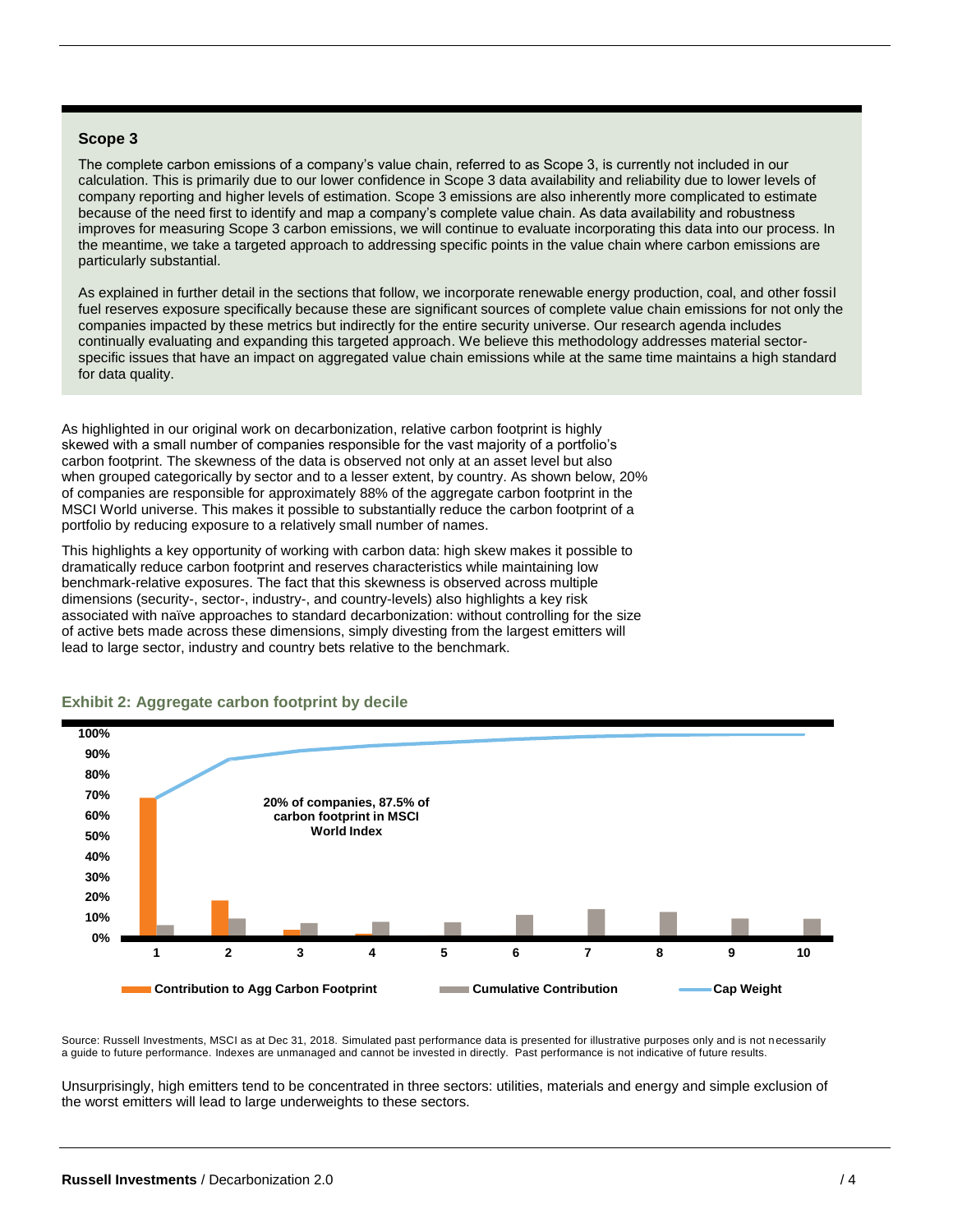#### **Exhibit 3: Aggregate carbon footprint by sector**



Source: Russell Investments, MSCI as at Dec 31, 2018. Simulated past performance data is presented for illustrative purposes only and is not necessarily a guide to future performance.

Relative carbon footprint also varies across countries although the distribution is more uniform as compared with distribution across sectors. If relative carbon footprint was uniform across countries, we would observe that contribution to portfolio relative carbon footprint was equal to country capitalization weight in the portfolio. Exhibit 4 below highlights that the difference between country cap weight and relative carbon footprint contribution is indeed lower than either the decile or sector cases above. Here we see that in aggregate terms, the largest emitters are the US, Canada, Japan, Australia and Great Britain. All of these will be potential candidates for underweighting in a decarbonization strategy that does not include country constraints.

#### **Exhibit 4: Aggregate carbon footprint by country**



Source: Russell Investments, MSCI as at Dec 31, 2018. Simulated past performance data is presented for illustrative purposes only and is not necessarily a guide to future performance.

To summarize across these categorical variables, we can see that a naïve exclusion of the highest emitters can lead to both sector and country active positions, jeopardizing the returnneutrality that we consider a central tenet of our decarbonization strategy. In the methodology section below, we will outline our approach for addressing the issue.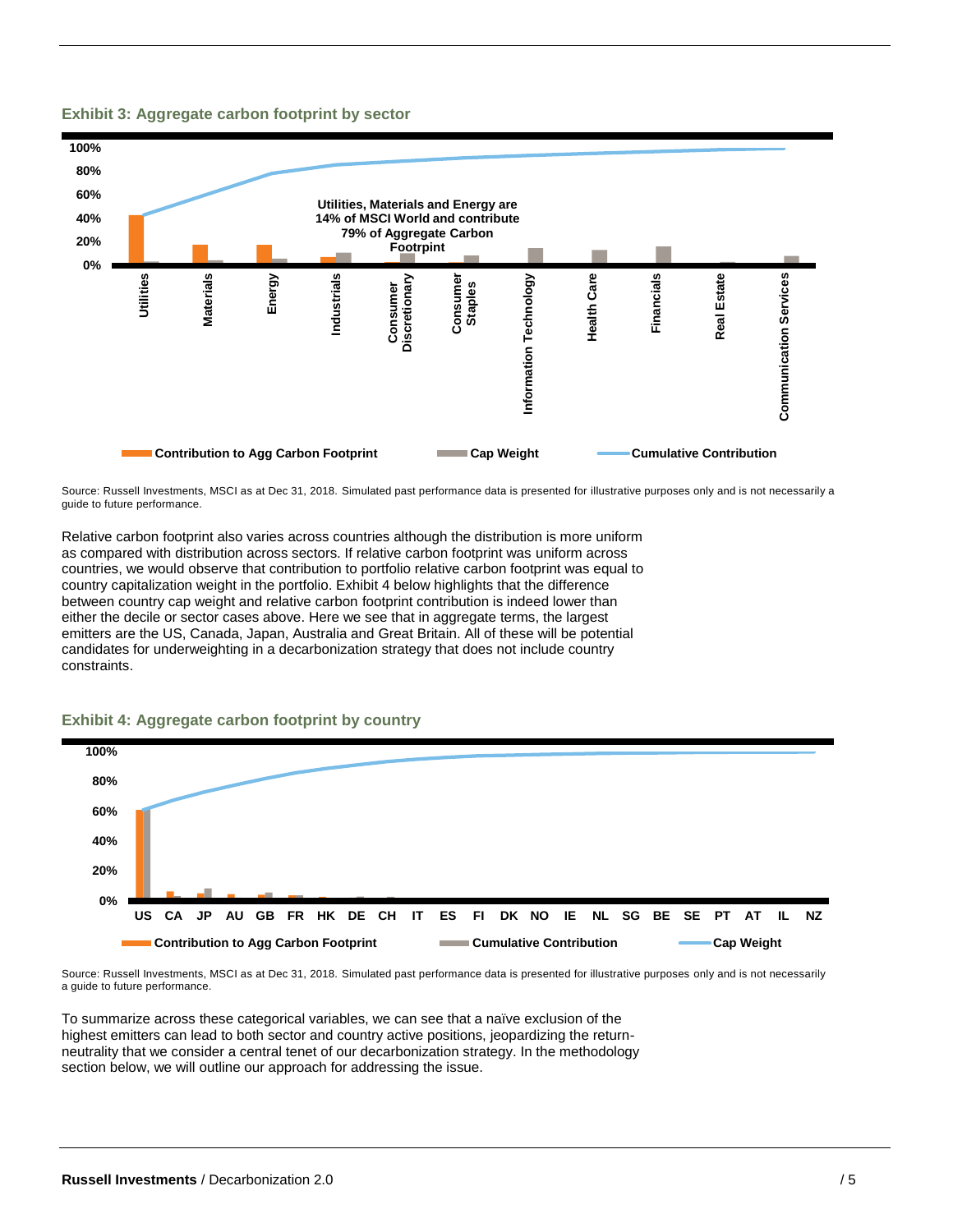### **Fossil fuel reserves**

Carbon reserves are also sourced from MSCI. We refer to relative carbon reserves as the asset-relative fossil fuel reserves of a company. Specifically, it is defined as:

> Relative carbon reserves = Fossil fuel reserves (m tonnes) Total assets (USD)

Whereas carbon footprint data is (theoretically) applicable to the entire universe, reserves data only applies to the subset of companies holding reserves implying that reserves data has a theoretical upper limit well below 100% and will be even more concentrated than carbon footprint in a few sectors.

Exhibit 6 highlights the key implication of decarbonization strategies based solely on the naïve fossil fuel divestment approach: large sectoral positions. In these cases, decarbonization effectively acts as a sector bet against two sectors, energy and materials. If reserves are excluded from the portfolio, energy decreases from 5.9% of the portfolio to 1.4% and materials decreases from 4.6% to 3.8%, resulting in two large active exposures for the portfolio. These two large positions are illustrated in Exhibit 6.



#### **Exhibit 6: Sector weights, before and after reserves exclusion**

Source: Russell Investments, MSCI as at Dec 31, 2018. Simulated past performance data is presented for illustrative purposes only and is not necessarily a guide to future performance.

### **Renewable energy data**

Following the Paris Climate Agreement, consensus has coalesced around a global warming target of less than 2 degrees Celsius. Achieving this proposal will involve a shift in energy production away from traditional sources of energy such as coal and oil to more renewable sources of energy. The green energy score was developed to ensure that in the process of reducing exposure to high carbon emitters, utility and energy companies that are investing in renewable technologies are not inadvertently excluded from the portfolio. This type of information is potentially relevant to positioning for the energy transition and goes beyond looking at carbon footprint and reserves metrics. Our analysis highlights that some of the companies with the highest carbon footprints also have high green energy scores, making them easily targets for exclusion in standard decarbonization.

Specifically, the green energy score calculates the percentage of total energy produced from renewable energy sources. Classification of different energy sources is defined in the table below. This score ranges from a maximum score of 1 (entirely green sourced energy) to a minimum of 0 (entirely sourced from brown or grey energy), as defined in the table below.

#### **Green energy score:**

Green energy score = Green power generation (GWh) Total power generation (GWh)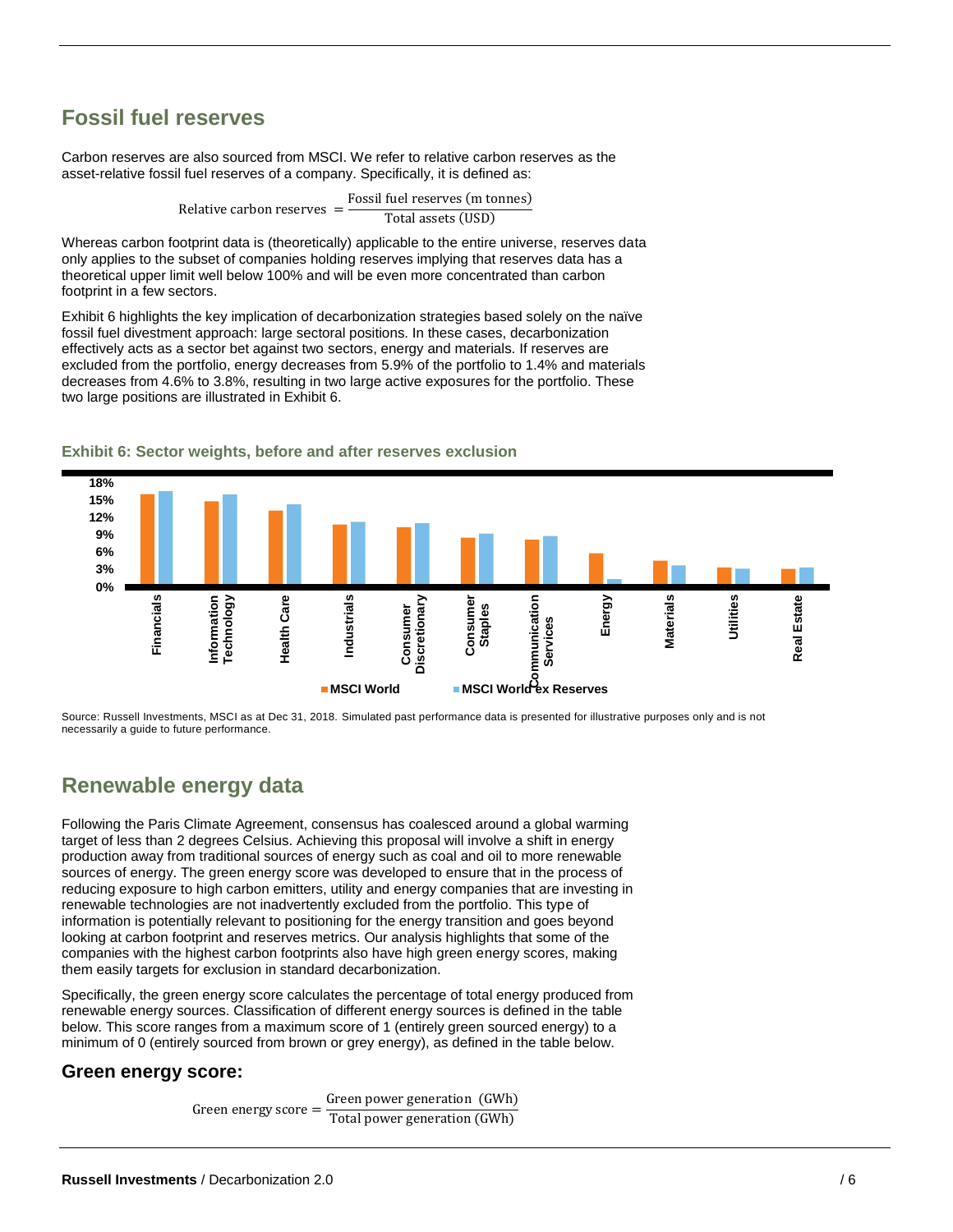In our process we calculate the green energy score for all applicable companies in the universe and calculate an aggregate score for the universe. In our optimization process we constrain the final portfolio to have green energy score that is greater than the parent universe score. This additional piece of information allows us to distinguish between two otherwise similar companies, one of which has invested in renewable power generation and is positively exposed to the energy transition. This ensures that our strategy is targeting those firms that are positively exposed to the energy transition.

| <b>GREEN (GWH)</b> | <b>BROWN (GWH)</b> | <b>GREY (GWH)</b> |
|--------------------|--------------------|-------------------|
| Wind               | Coal               | Nuclear Power     |
| Solar              | <b>Natural Gas</b> | Landfill Gas      |
| <b>Biomass</b>     | <b>LPG</b>         | Other Power       |
| Geothermal         | Petroleum          |                   |
| Wave & Tidal       | <b>LNG Power</b>   |                   |
| Hydroelectric      | Coal               |                   |

#### **Table 1: Energy sources classification**

Source: Russell Investment. Simulated past performance data is presented for illustrative purposes only and is not necessarily a guide to future performance.

\*GWh is a unit of electrical energy equal to one billion-watt hours, one thousand megawatt hours

It is interesting to note that decarbonizing a portfolio can, at the same time, reduce exposure to renewables if one does not consider unintended exposures. While this result may be initially unintuitive, it highlights a key point that companies currently involved in energy production are well-positioned and well-incentivized to invest in renewable energy programs and without further considerations, standard decarbonization has a tendency to underweight these companies. Our goal is to maintain the same aggregate reduction in standard carbon criteria<sup>7</sup> but use renewable energy as another consideration in evaluating which companies to underweight.

Exhibit 8 highlights three key considerations for renewable energy production that provide insight into why standard decarbonization can lead to reduce exposure.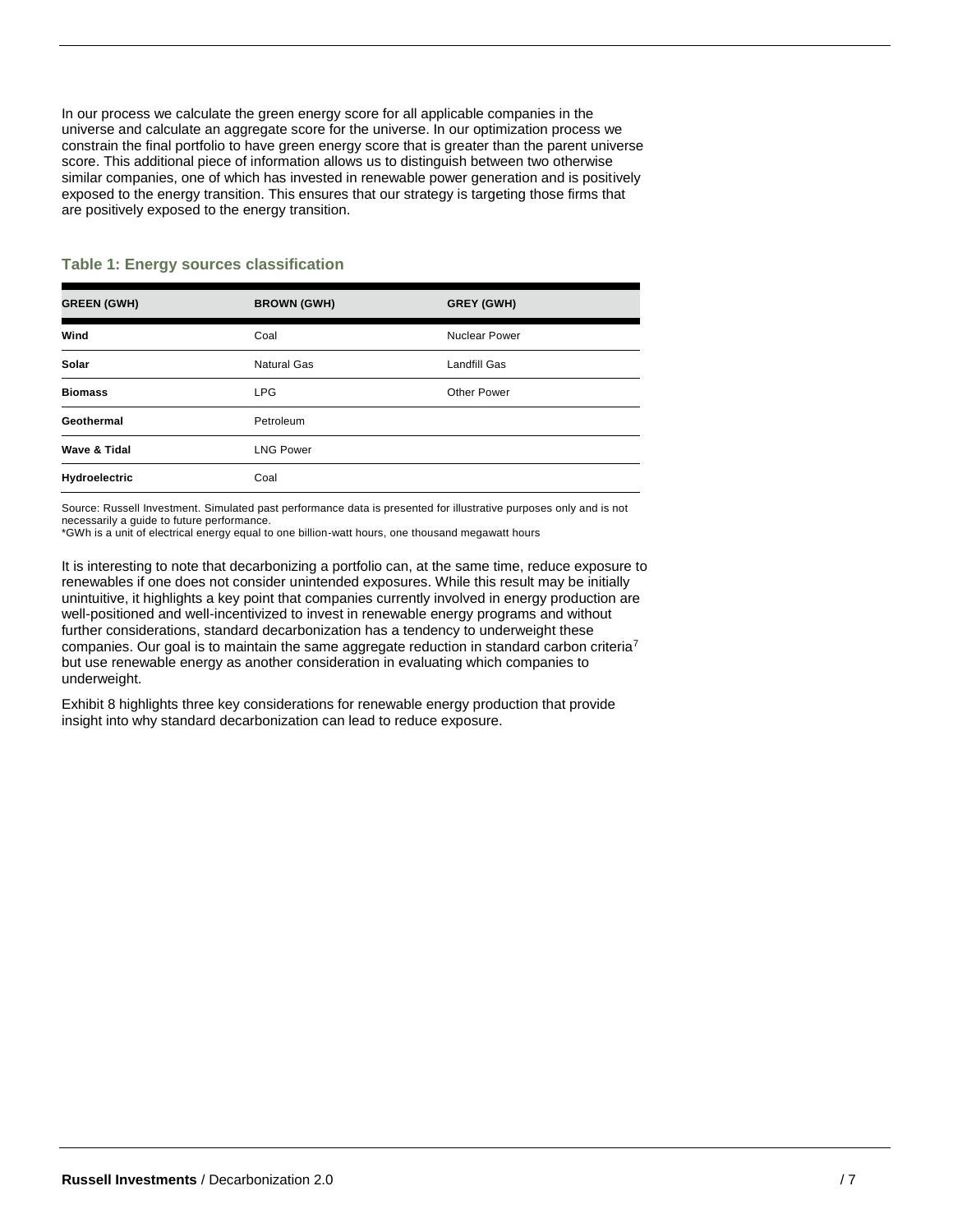

#### **Exhibit 8: Relative carbon footprint rank vs green energy score rank**

Source: Russell Investments, MSCI, Sustainalytics. Simulated past performance data is presented for illustrative purposes only and is not necessarily a guide to future performance.

First, we see that companies producing green energy tend to have large relative carbon footprints. This is consistent with the observation highlighted in Exhibit 3 above that utilities, the primary producers of energy, have the largest sector emissions at 45% of aggregate MSCI World carbon footprint. Because renewable energy production is correlated with high emissions, a decarbonization strategy based on emissions reduction would potentially exclude renewable energy production from the universe.

Secondly, we see that without the green energy score, we would be just as likely to underweight company B as company A even though company A has much higher exposure to renewables.

Third, this highlights why we believe the green energy score is important even though it applies to a small subset of the universe. The energy produced by companies with a green energy score theoretically represents the entire Scope 2 (electricity generation) emissions for the universe. So, while there are less than 100 companies for which the green energy score directly applies, these securities are the source of Scope 2 emissions for the remaining 1500+ securities in the universe. Making a meaningful reduction in the Scope 2 emissions through increased reliance on renewables will depend on the renewable energy production of these energy producing companies. Carbon footprint reduction based on a naïve underweight to utilities without regard for renewables effectively ignores the opportunity to impact Scope 2 emissions at their source. Given Scope 2 emissions make up 63% of total emissions for nonutilities sectors, our approach targets an essential component of the energy transition.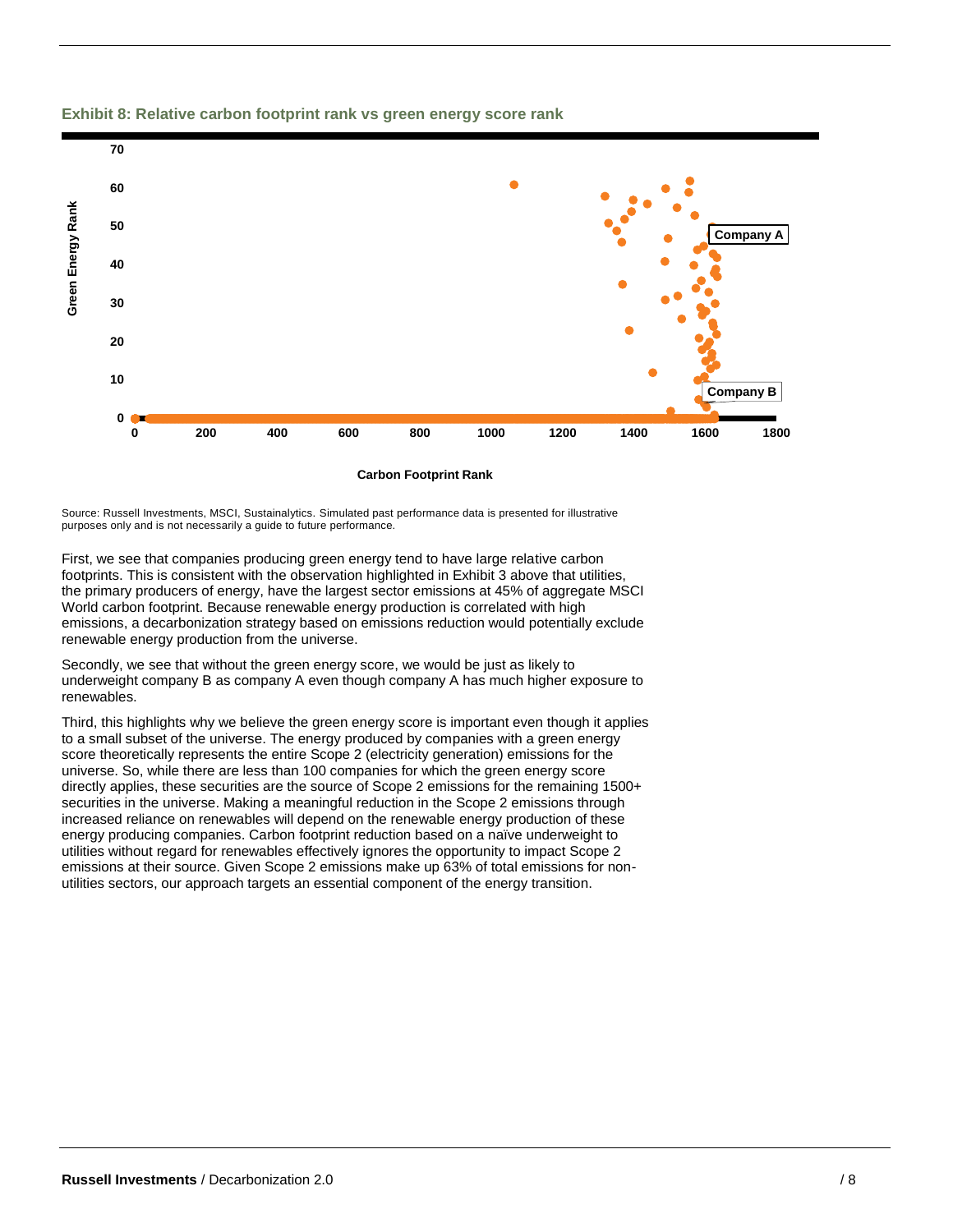# **Environmental, social, governance (ESG) characteristics**

Our strategy also incorporates aggregated ESG scores provided by Sustainalytics. Sustainalytics' ESG ratings provide a measure of how well issuers proactively manage the environmental, social and governance issues that are the most material to their business. The ratings reflect three dimensions: Preparedness, Disclosure and Performance. The ESG scores range from 0 – 100 based on a balanced scorecard approach, where the overall ESG score for a company is the sum of the weighted average of underlying indicator scores.

Unlike the carbon data that is highly skewed, Exhibit 9 demonstrates that ESG scores approximate a bell-shaped distribution. Aggregated ESG scores are based on over 100 underlying characteristics which when summarized leads to an averaging effect in the aggregate score.

#### Carbon footprint **ESG** Score **0 100 200 300 400 500 600 700 800 Count 0 50 100 150 200 250 300**

#### **Exhibit 9: Comparing equal-weighted histograms of relative carbon footprint and ESG scores**

Source: Russell Investments, MSCI, Sustainalytics. Simulated past performance data is presented for illustrative purposes only and is not necessarily a guide to future performance.

**40 45 50 55 60 65 70 75 80 80+**

Where the high skewness of carbon data represents an opportunity for making large reductions with minimal tracking error, the bell-shaped distribution of ESG scores represents a challenge in that it is not possible to make large improvements in aggregate scores without materially impacting active share. In our portfolio construction process, we look to achieve an aggregate ESG profile that is higher than the underlying universe.

100 125 130 15 20 25 25

^়

It would be reasonable to assume that a dramatic reduction in reserves and relative carbon footprint would result in an upward bias in the Environment sleeve and, ultimately, the aggregate ESG score of a portfolio, rendering this constraint redundant. However, our analysis of the data showed this was not the case. In Exhibit 10 we present a sector-level ranking of relative carbon footprint and ESG scores to highlight how these inputs interact at the sector level where  $rank = 1$  is the best scoring sector.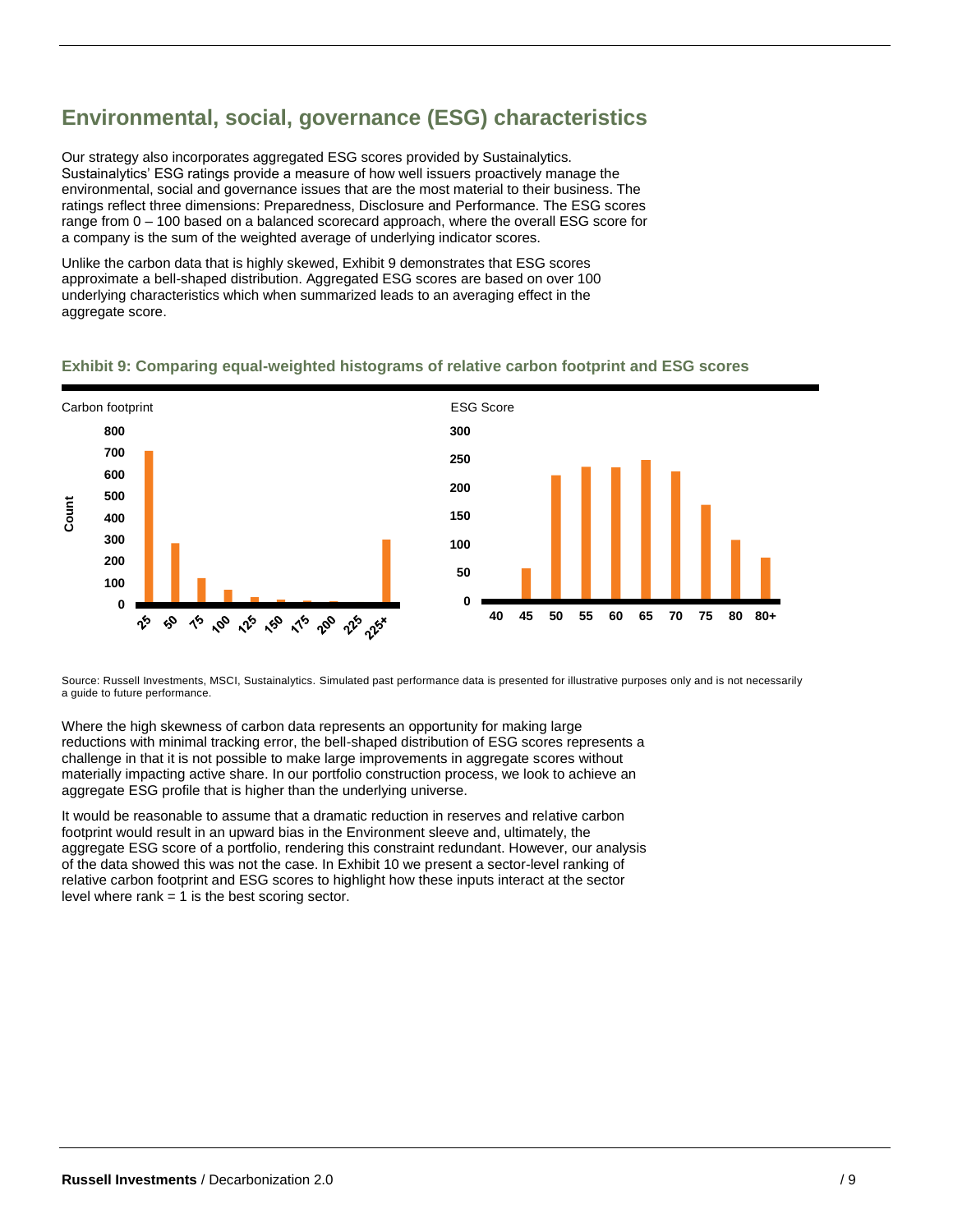| Exhibit 10: Sector relative carbon footprint (CF) and ESG score ranks |  |  |  |
|-----------------------------------------------------------------------|--|--|--|
|-----------------------------------------------------------------------|--|--|--|

|                               | <b>CF RANK</b> | <b>ESG RANK</b> |
|-------------------------------|----------------|-----------------|
| <b>Utilities</b>              | 11             |                 |
| Energy                        | 9              |                 |
| <b>Materials</b>              | 10             | з               |
| <b>Consumer Staples</b>       | 6              | 4               |
| <b>Real Estate</b>            | 7              | 7               |
| <b>Industrials</b>            | 8              | 8               |
| <b>Information Technology</b> | 4              | 6               |
| <b>Financials</b>             |                | 5               |
| <b>Consumer Discretionary</b> | 5              | 9               |
| <b>Communication Services</b> | 2              | 10              |
| <b>Health Care</b>            | 3              | 11              |

Source: Russell Investments. Simulated past performance data is presented for illustrative purposes only and is not necessarily a guide to future performance.

Materials and utilities are the highest carbon emitting sectors (ranks 9, 10) but simultaneously score highly on ESG criteria. Some of the lowest ESG scoring sectors tends to be financials, IT and healthcare and their low relative carbon footprint makes all of these a natural overweight in a decarbonization strategy. These patterns highlight important differences in the ESG and relative carbon footprint data. In constructing an ESG score, performance is evaluated on issues that are material to the industry and on a peer-relative basis. This means that a utility company with a higher relative carbon footprint than a financials firm can still have a higher environmental score if it is a leader within the utilities industry. Furthermore, the level and quality of a company's ESG-relevant disclosures is a large input to ESG scores.

Energy, Materials and Utilities (EMU) companies are under significant pressure to disclose frequently and extensively perhaps because their stakeholders view their environmental disclosures as particularly material to their business and have responded with a level of disclosure that exceeds the sector standard as compared to health care, communication services and consumer discretionary. Together these characteristics imply that if not directly accounted for low carbon solutions will not systematically have an ESG profile that meets or exceeds the benchmark.

In contrast to the other data included in our strategy which look exclusively at outcomes, the ESG score is aimed to give insight into practices. Our goal is to ensure that in the process of excluding carbon emitters and fossil fuel reserve holders we do not inadvertently increase our exposure to low ESG stocks. The inclusion of an ESG consideration which applies to all companies and sectors can result in more discerning positions when reallocating weights across the portfolio. Instead of making uninformed decisions about how active share is spent, we are now using the active share to target those companies that are relatively strong ESG performers, as represented by high ESG scores.

## **Coal exclusions**

In addition to the criteria outlined above which are used to tilt the portfolio, our enhanced decarbonization strategy also includes a coal restriction. Exhibit 11 presents the foundation of the coal exclusion.

In the first sub chart we see coal is the least efficient fossil fuel in terms of carbon emission efficiency, emitting the highest amount of CO2 for each BTU generated. Worldwide, coal supplies 30% of energy use and is responsible for 44% of global  $CO<sub>2</sub>$  emissions.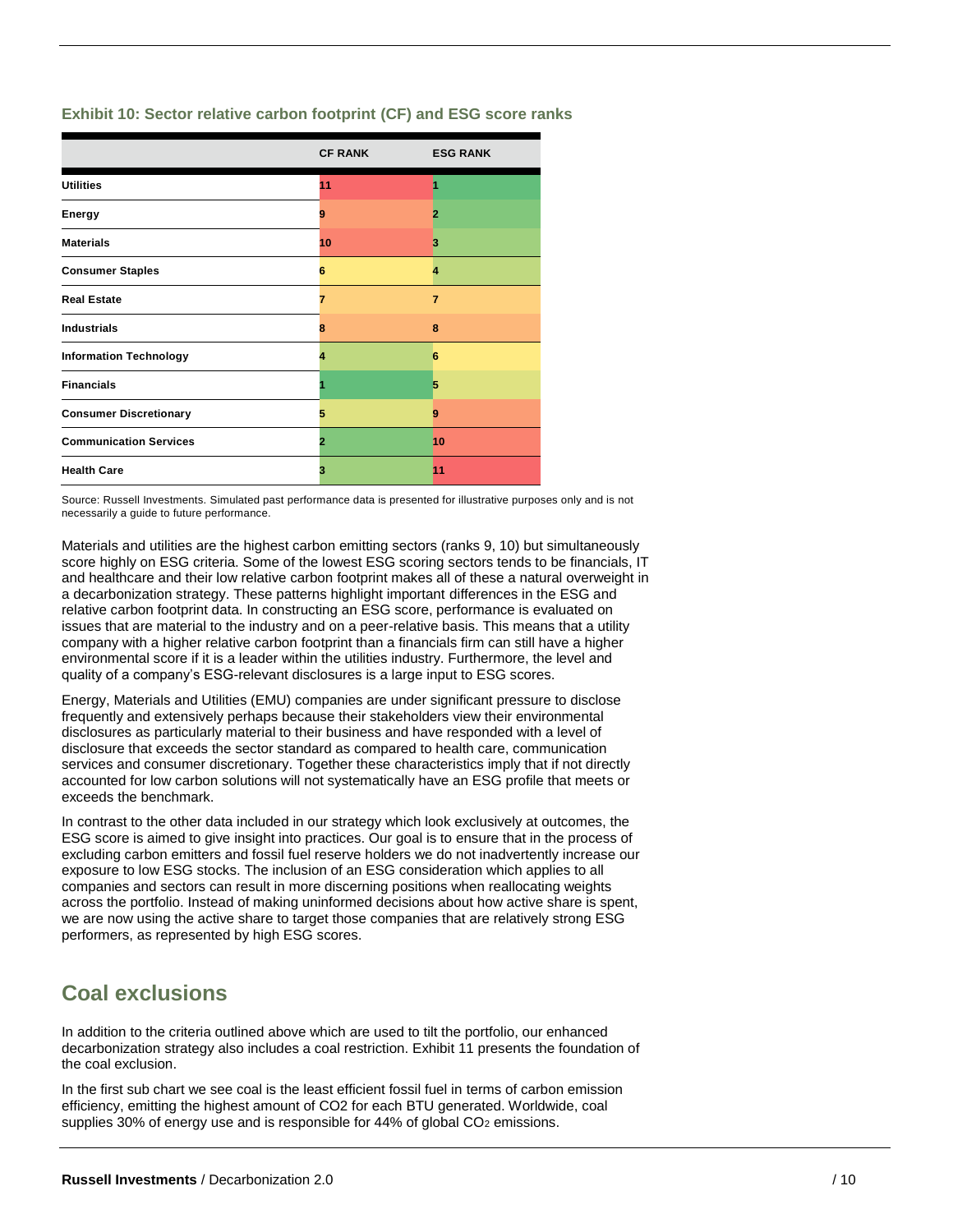The second sub chart translates this problem into the case for stranded assets.<sup>8</sup> Of the earth's proven reserves, 65% of the total potential emissions from burning these proven reserves come from coal. In total, the world's proven reserves represent five times the carbon budget for the next 40 years, suggesting up to 80% are unburnable in a 2-degree warming scenario.

Finally, sub chart 3 translates these into coal usage. Coal usage is already declining in its share of energy mix and projections extend this decline even more precipitously. In the US, coal production is projected to decline by 26% between 2015 and 2040. In recognition that coal contributes disproportionately to climate change, our strategy excludes companies with substantial coal-related activities.



#### **Exhibit 11: Coal and the energy transition**

Source: Energy Information Administration from Annual Energy Outlook 2016. Simulated past performance data is presented for illustrative purposes only and is not necessarily a guide to future performance.

We use data supplied by Sustainalytics to identify:

- Companies with more than 10% of their revenue derived from mining thermal coal
- Companies with more than 10% of their power generation from coal

In addition to the above criteria, we also consider forward-looking information about a company's overall positioning for an energy transition. Specifically, companies who produce a significant share of their power generation from renewable sources may be exempt and companies who have made public commitments to divest from their coal-related activities and have made tangible progress towards that goal may also be exempt.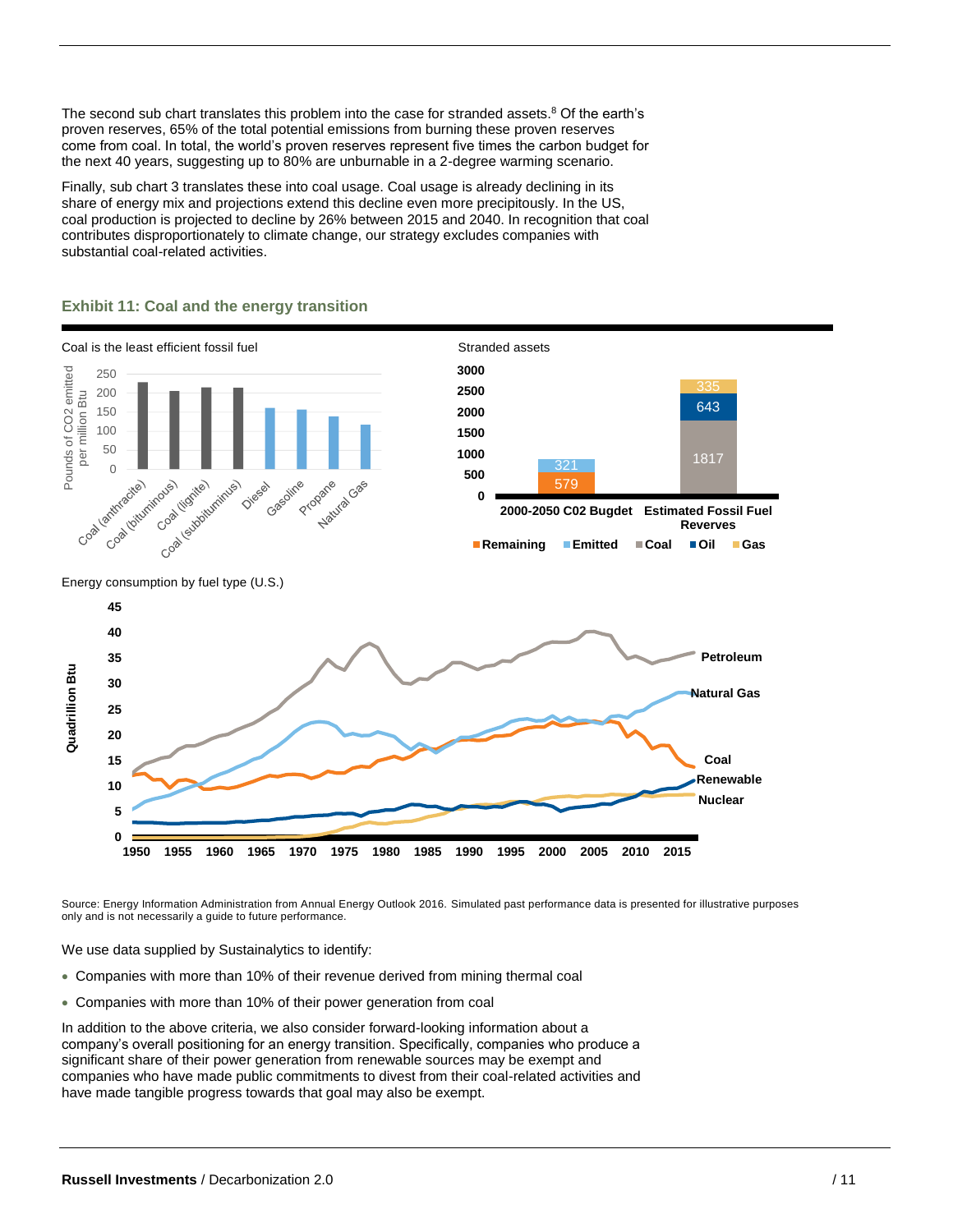# **Methodology**

The strategy we have developed builds directly on insights gained from our previous research on decarbonization strategies and existing client mandates. Specifically, we have previously argued and continue to maintain that an active share minimization approach is more relevant than the standard decarbonization alternatives<sup>9</sup> in that it allows us to meet multiple objectives while maintaining benchmark-like returns without introducing a risk model or variance matrix.

For decarbonization and ESG related strategies we believe that it is extremely important to have a direct relationship between a company's exposure and the subsequent weight in the portfolio. The use of a risk model can compromise this direct relationship and provide unintuitive positions at the company level. To avoid the pitfalls of using a risk model we have focused on maximizing the commonality (minimizing active share) of the strategy.<sup>10</sup>

The portfolio construction process begins with the parent benchmark or underlying strategy as the starting universe for our optimization process. The optimization methodology and objective function are the same regardless of whether the starting universe is a market-cap weighted benchmark, a smart beta strategy or another active strategy. In the table below, we detail the key components of our objective function.

#### **Objective function:**

| <b>PARAMETER</b>         | <b>TARGET</b> | <b>DESCRIPTION</b>                                                                                                                                        |
|--------------------------|---------------|-----------------------------------------------------------------------------------------------------------------------------------------------------------|
| <b>Active share</b>      | Minimize      | This parameter enables us to only take on active share when it<br>is necessary and to ensure that active risk remains low.                                |
| <b>Transaction costs</b> | Minimize      | We use simple cost model where all costs are assumed to be<br>50 bps of traded value. This penalizes the optimizer from<br>inducing unnecessary turnover. |
| <b>Ticket charges</b>    | Minimize      | This allows us to minimize the number of trades made at each<br>rebalance.                                                                                |

Our optimization process solves for the combination of securities that achieves the aggregate carbon footprint, carbon reserves, green energy score and ESG profile targets with the minimum amount of active share and transaction costs. We employ several risk related constraints including maximum asset, country, sector and industry deviations. Unlike the objective function, carbon and ESG criteria, the portfolio risk constraints will differ depending on the starting universe. Typically for narrower and more concentrated universes, we will utilize broader risk constraints and for broader and more diversified universes, we will utilize narrower constraints. The following two tables summarize these parameters.

#### **Portfolio ESG and carbon criteria:**

| <b>PARAMETER</b>        | <b>ABSOLUTE/BENCHMARK RELATIVE</b>   | <b>MIN</b><br><b>ALLOCATION</b> | <b>MAX</b><br><b>ALLOCATION</b> |
|-------------------------|--------------------------------------|---------------------------------|---------------------------------|
| <b>Carbon footprint</b> | Benchmark relative (portfolio level) |                                 | 50%                             |
| <b>Carbon reserves</b>  | Benchmark relative (portfolio level) |                                 | 50%                             |
| Coal exclusion          | Absolute                             | 0%                              | 0%                              |
| <b>ESG</b>              | Benchmark relative (portfolio level) | $>100\%$                        |                                 |
| Green energy<br>ratio   | Benchmark relative (portfolio level) | $>100\%$                        |                                 |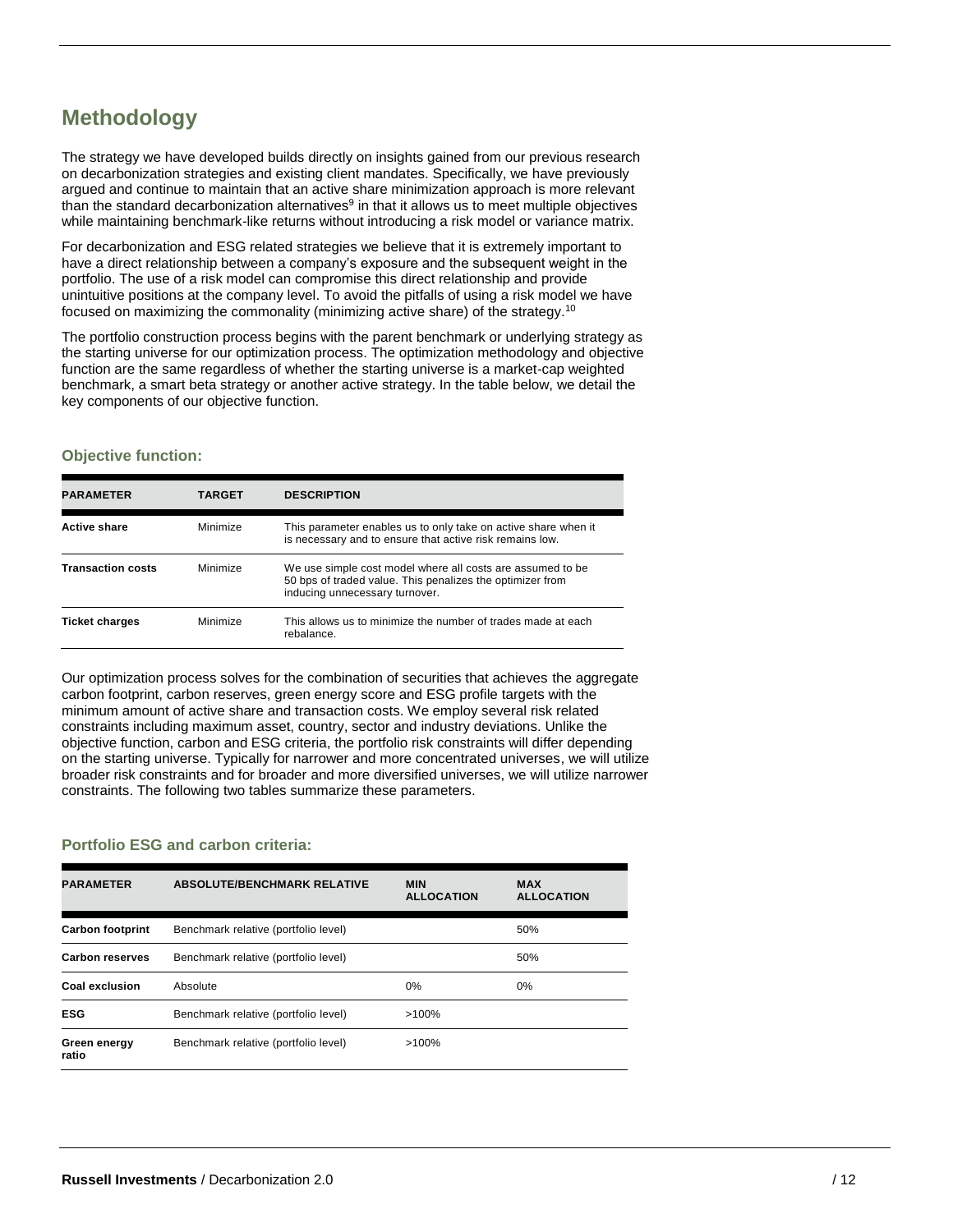#### **Portfolio risk constraints (MSCI World example):**

| <b>PARAMETER</b>        | <b>ABSOLUTE/BENCHMARK</b><br><b>RELATIVE</b> | <b>MIN</b><br><b>ALLOCATION</b> | <b>MAX</b><br><b>ALLOCATION</b> |
|-------------------------|----------------------------------------------|---------------------------------|---------------------------------|
| Industry exposure       | Benchmark relative                           | $-0.5%$                         | 0.3%                            |
| Sector exposure         | Benchmark relative                           | $-0.5%$                         | 0.3%                            |
| <b>Country exposure</b> | Benchmark relative                           | $-0.2%$                         | 0.2%                            |
| Company exposure        | Benchmark relative                           | $-0.5%$                         | 0.2%                            |

## **Bringing the data items together**

At a high level, we are interested in targeting these characteristics because in aggregate they represent the qualities we want to embed in a sustainable portfolio. A fair question is whether these signals are all necessary or whether the additional variables described here are redundant. As outlined in earlier sections, intuitively we may expect standard decarbonization to lead to higher ESG scores and higher renewable energy exposure. Our response to this is twofold. First, to the extent that there is overlap between the signals, we want to set up guard rails around the existing strategy to prevent moving into undesirable positions (low ESG or reduced renewable exposures). Secondly and to further drive home our earlier arguments on ESG and renewables, we show that these signals can in fact move in opposite directions. Signals that point in opposite directions are bolded in the table below.

#### **Table 2: Spearman's rank-order correlation of Decarbonization 2.0 signals**

|                              | <b>CARBON</b><br><b>FOOTPRINT</b> | <b>RESERVES</b> | <b>ESG</b><br><b>SCORE</b> | <b>GREEN ENERGY</b><br><b>RATIO</b> |
|------------------------------|-----------------------------------|-----------------|----------------------------|-------------------------------------|
| <b>Rel. Carbon Footprint</b> | 1.00                              | 0.29            | $-0.08$                    | $-0.31$                             |
| <b>Reserves</b>              |                                   | 1.00            | $-0.09$                    | $-0.05$                             |
| <b>ESG Score</b>             |                                   |                 | 1.00                       | 0.10                                |
| <b>Green Energy Ratio</b>    |                                   |                 |                            | 1.00                                |

Source: Russell Investments, MSCI, Sustainalytics. Simulated past performance data is presented for illustrative purposes only and is not necessarily a guide to future performance.

Table 2 presents the Spearman rank correlation of the variables. The variables are adjusted for direction so that positive correlation means the signals point in the same direction. All of these are significant at the 5% level and all but the correlation between reserves and green energy is significant at the 1% level. Consistent with the evidence provided previously in our discussion of the data, favorable carbon footprint and reserves is not correlated with higher ESG scores, and if anything, appear to be negatively correlated.

Good carbon footprint scores are negatively correlated with good green energy exposure, again consistent with our previous discussion on the need for incorporating energy production signals. In the results section that follows, we show that these relationships are not only true in theory but also in practice for the standard decarbonization strategies we consider, highlighting that not explicitly considering these criteria can lead to potentially unfavorable outcomes on the basis of ESG Score and renewable energy exposure.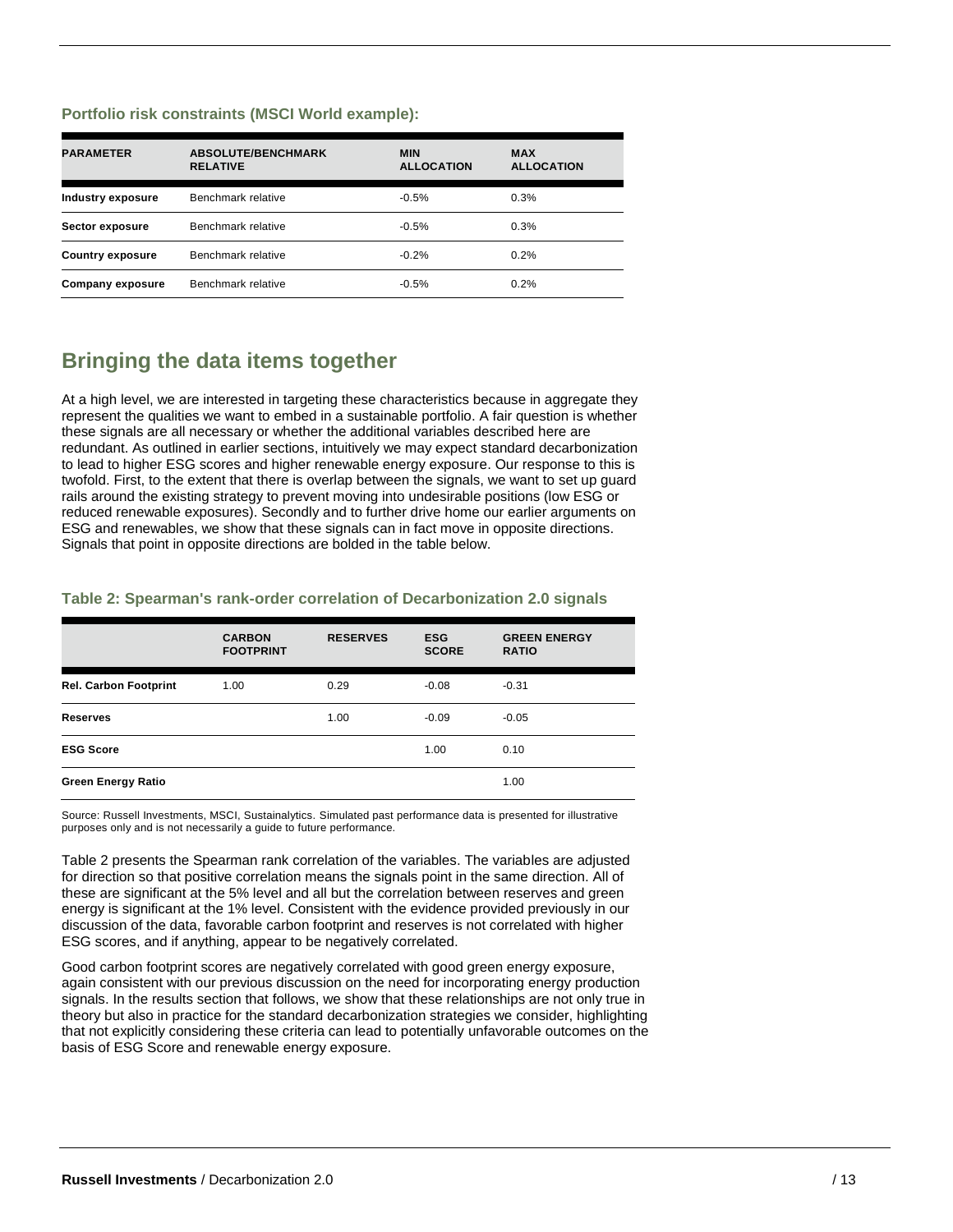### **Results**

We evaluate the strategy on the basis of its ability to meet the carbon and ESG objectives while keeping active risk low. These results are summarized in the table below.

#### **Objectives vs results: Aug 2009 – Dec 2018**

| <b>FACTOR</b>                  | <b>OBJECTIVE</b>                                               | <b>RESULTS VS MSCI WORLD</b>                                |
|--------------------------------|----------------------------------------------------------------|-------------------------------------------------------------|
| <b>Carbon emissions</b>        | 50% reduction                                                  | Average carbon footprint reduction of 57%                   |
| <b>Carbon reserves</b>         | 50% reduction                                                  | Average carbon reserves reduction of 54%                    |
| <b>Active risk</b>             | Less than 1%                                                   | Annualized tracking error over the period was 0.42%         |
| <b>Coal related exclusions</b> | Zero holding of companies with significant involvement in coal | No holdings of excluded stocks                              |
| <b>Energy transition</b>       | Positive exposure                                              | Green energy power generation is 65% higher than MSCI World |
| <b>ESG</b>                     | Greater than benchmark                                         | Average ESG score 64 (vs 63 for MSCI World)                 |

Source: Russell Investments. Simulated past performance data is presented for illustrative purposes only and is not necessarily a guide to future performa nce.

Over the period the strategy displayed low levels of active risk with tracking error well below 1%. Given a goal of replicating the return profile of the underlying strategy, we do not have excess return expectations for the strategy. Full risk and return summary statistics are provided in Exhibit 12. During the period Sept 2009 – Dec 2018, the annualized return was higher than the benchmark, likely due to the small underweight to the energy sector, which underperformed during this period. Despite the outperformance observed during this period, we do not hold a return expectation or target for this strategy.

#### **Exhibit 12: Return summary**

| 30 SEPT 09 - 31 DEC 2018           | <b>RUSSELL INVESTMENTS DECARBONIZATION 2.0</b> | <b>MSCI WORLD INDEX</b> |
|------------------------------------|------------------------------------------------|-------------------------|
| <b>Annualized return</b>           | 9.25%                                          | 8.90%                   |
| Annualized volatility              | 12.93%                                         | 12.90%                  |
| Sharpe ratio                       | 0.74                                           | 0.72                    |
| Semi-deviation                     | 9.53%                                          | 9.51%                   |
| Sortino ratio                      | 0.98                                           | 0.95                    |
| <b>Maximum drawdown</b>            | $-19.34%$                                      | $-19.37%$               |
| <b>Historical beta</b>             | 1.00                                           | 1.00                    |
| <b>Excess return</b>               | 0.35%                                          |                         |
| Excess return (arithmetic average) | 0.32%                                          |                         |
| <b>Tracking error</b>              | 0.42%                                          |                         |
| <b>T-stat</b>                      | 2.37                                           |                         |
| <b>Information ratio</b>           | 0.77                                           |                         |
| <b>Active semi-deviation</b>       | 0.29%                                          |                         |
| <b>Active sorting ratio</b>        | 1.11                                           |                         |
| Maximum active drawdown            | $-0.48%$                                       |                         |
| P (Active Return <0)               | 42.9%                                          |                         |

Source: Russell Investments. Simulated past performance data is presented for illustrative purposes only and is not necessarily a guide to future performa nce.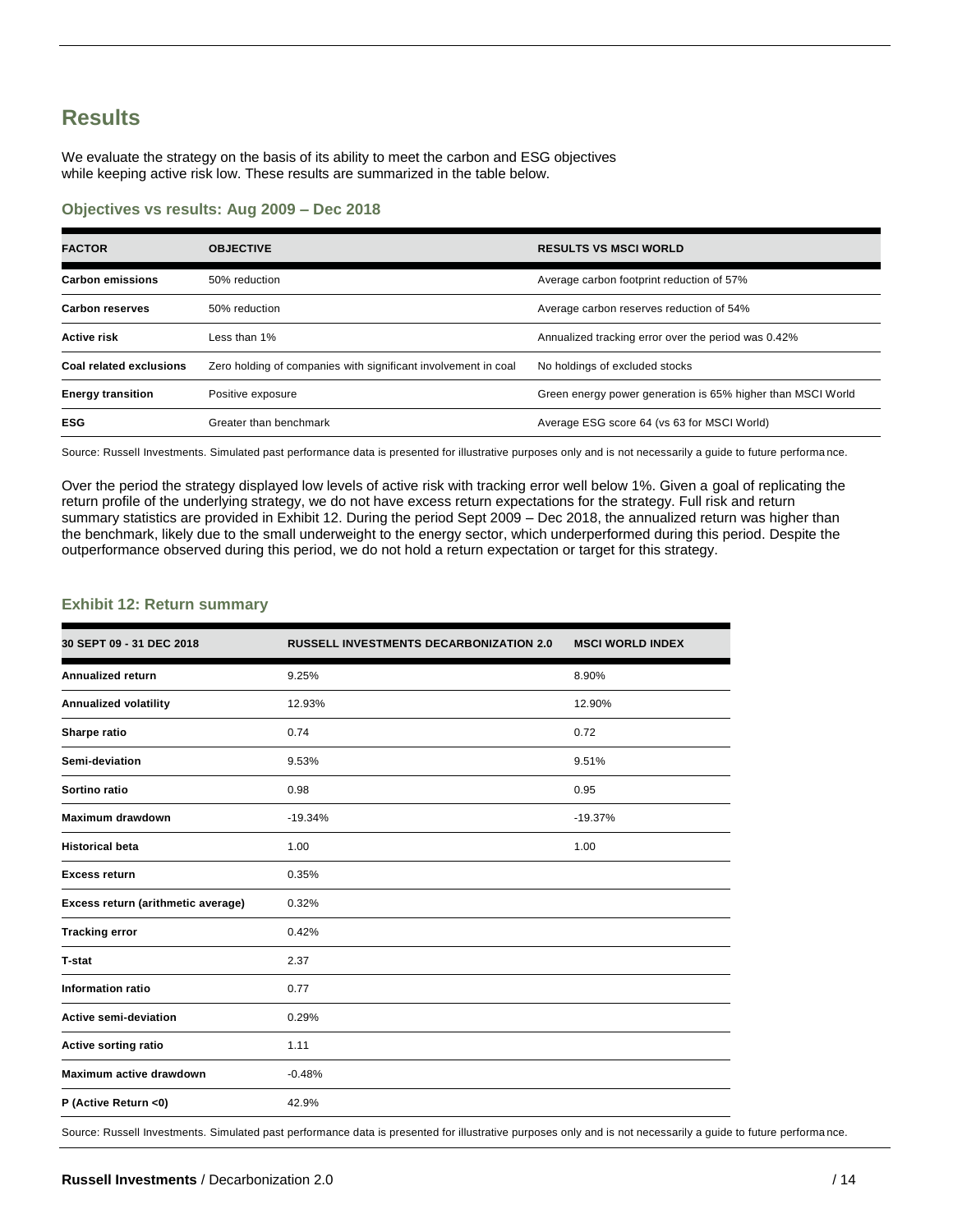### **Active return**

As stated previously, an objective of the strategy is to offer a return profile similar to the underlying benchmark and so here we report the rolling one-year active return of the strategy, or the difference between benchmark and the actual return. The strategy is effective in matching the return pattern of the underlying portfolio.



**Exhibit 13: Rolling one-year active return of Decarbonization 2.0 Strategy vs MSCI World Index**

Source: Russell Investments, MSCI as at 31, December 2018. Simulated past performance data is presented for illustrative purposes only and is not necessarily a guide to future performance. Indexes are unmanaged and cannot be invested in directly. Past performance is not indicative of future results.

### **Active risk**

Unlike other optimized decarbonization solutions, our strategy explicitly minimizes active share rather than tracking error. As Exhibit 14 below highlights, an implication of this approach is that realized tracking error does not systematically overshoot predicted tracking error and we can see that the active share targeting is successful in keeping tracking error within the range of a tracking error optimization even though it is not explicitly targeted.





Source: Russell Investments, MSCI, Axioma, as at 31, December 2018. Simulated past performance data is presented for illustrative purposes only and is not necessarily a guide to future performance.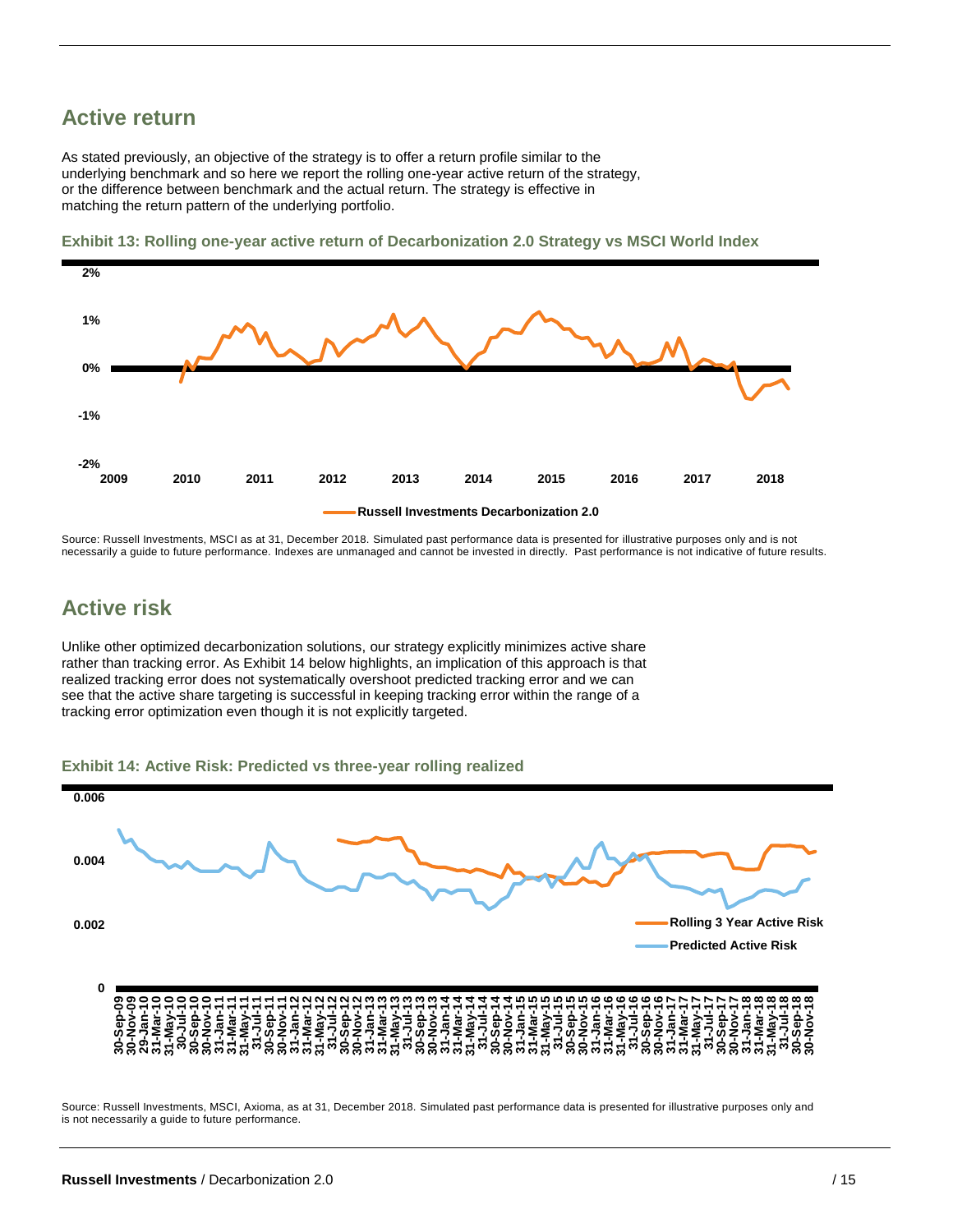

#### **Exhibit 15: Stock level positioning across sectors**

Source: Russell Investments, Axioma, Trucost, as at 31, December 2018. Simulated past performance data is presented for illustrative purposes only and is not necessarily a guide to future performance.

### **Sector and stock-level positioning**

To achieve such a large reduction in the carbon footprint with such low levels of active risk means that the positions taken need to have a meaningful impact on carbon reduction. In fact, the strategy specifically targets and prioritizes high impact positions. A result of this is that the strategy will be more active across sectors where carbon footprints are large and more passive in sectors that have less of an exposure to carbon. This is seen in Exhibit 16 below where we plot our active positions across sectors. In the chart we have ordered the Sectors by their relative carbon footprint (in ascending order, left to right). The size of the bubbles represents the relative carbon footprint of each individual stock, with larger bubbles having relatively higher carbon footprints.

In Exhibit 15 we can clearly see that the strategy is more active across the high carbon footprint EMU sectors and less active in the lower carbon footprint sectors.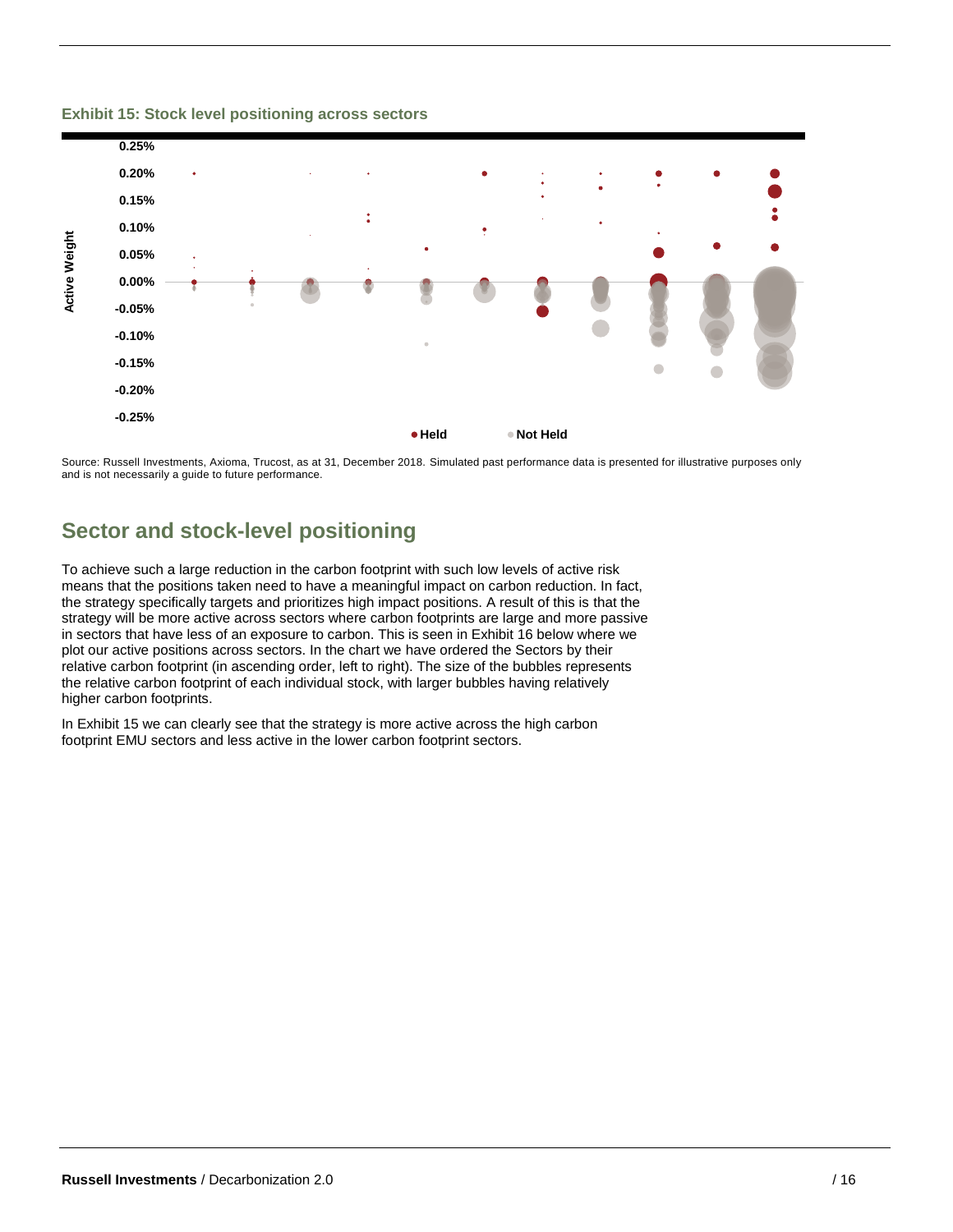# **Sustainability results summary**

In addition to meeting risk and return objectives, the strategy is also successful in consistently improving the aggregate ESG score, carbon footprint, reserves and green energy exposure to the targeted levels. Below we report the average ESG outcomes of the low carbon ESG strategy relative to benchmark through the testing period.



#### **Exhibit 16: Carbon and ESG outcomes**

Source: Russell Investments, MSCI, Sustainalytics, average over testing period Aug 2009 – Dec 2018. Simulated past performance data is presented for illustrative purposes only and is not necessarily a guide to future performance. Indexes are unmanaged and cannot be invested in directly. Past performance is not indicative of future results.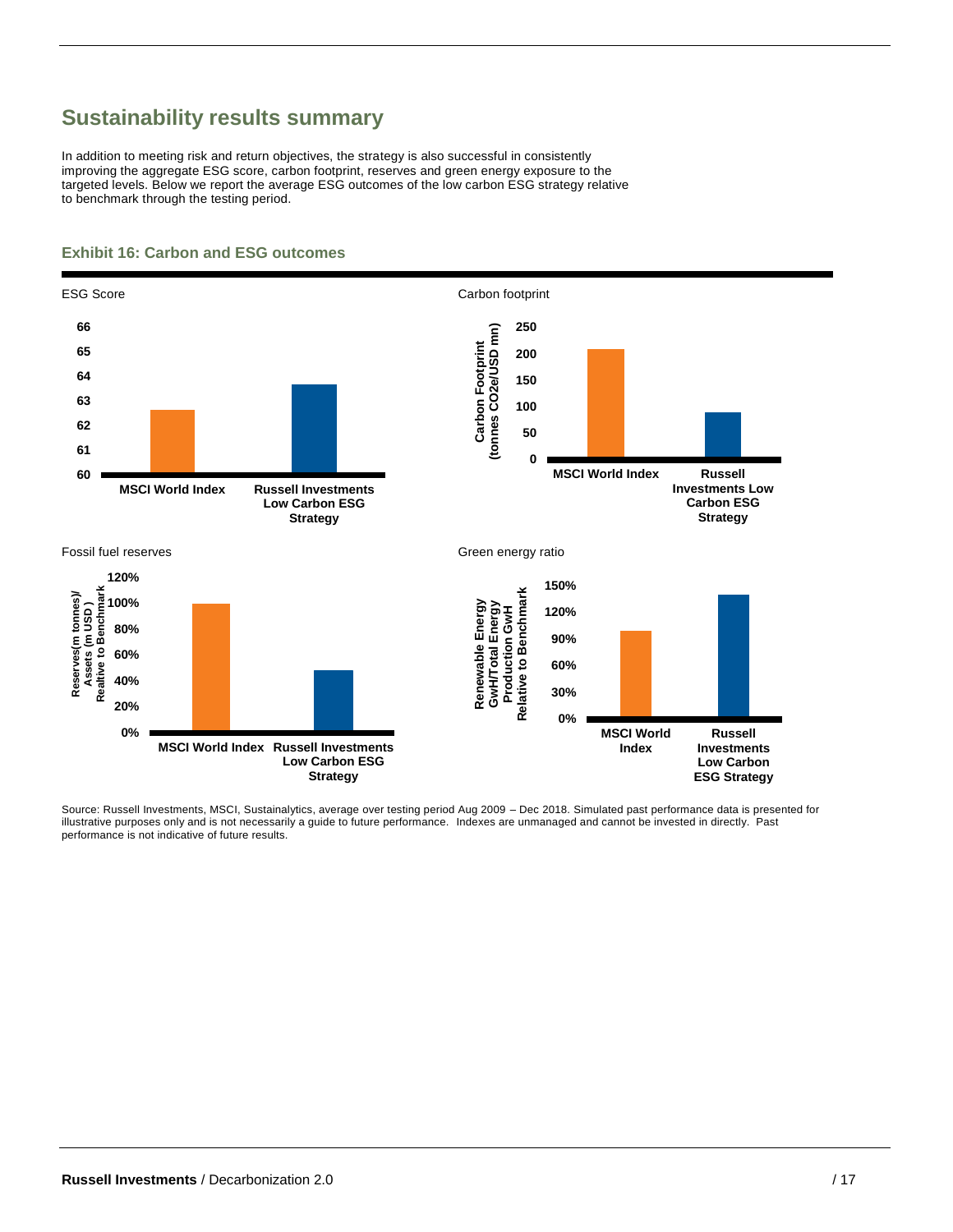# **Conclusion**

As outlined in the Montreal Pledge and the Portfolio Decarbonization Coalition, the decarbonization initiative looks to "mobilize a critical mass of institutional investors committed to gradually decarbonizing their portfolios" in the 'financial economy' that will help facilitate and incentivize decarbonization of the 'real economy'.<sup>1112</sup> To this end, we argue that decarbonization portfolios can and should go beyond just carbon reduction to incorporate a broader sustainable development, including exposure to renewable sources of energy and responsible business practices in support of a more sustainable 'real economy'. Further, we seek to enable investors to meet goals of positively positioning their portfolios to the potential effects of the energy transition without changing their investment objectives.

Developing solutions to incorporate climate change into a portfolio is a relatively new area for institutional investors and one that will continue to develop and evolve. We maintain an active research agenda on these topics with the goal of continuously fine-tuning our knowledge base and evolving our approach. Specific opportunities for further research include incorporating a broader criteria for resource efficiency starting with water intensity metrics. Since first releasing our research on decarbonization, we have expanded on the question of how to evaluate companies on the basis of ESG performance with the introduction of our new ESG metric: the material ESG score.

In our research piece,<sup>13</sup> we explain how we take an industry-specific lens when evaluating a company's ESG performance. The relevance of ESG issues varies industry to industry, company by company. For example, fuel efficiency has a bigger impact on the bottom line of an airline than it does for an investment bank. So, rather than adopt a one-size-fits-allapproach, we have worked to develop an ESG scoring methodology that focuses on the issues that are material to a company and their profitability.

To generate our new score, we leverage ESG data from Sustainalytics combined with the industry-level materiality map developed by SASB. See our research paper Materiality Matters: Targeting the ESG issues that can impact performance – the material ESG score for more details about our ESG scoring approach.

As data quality improves and new concepts and challenges arise we believe that these strategies will need to evolve and adapt accordingly. Russell Investments is committed to being at the forefront of these developments and actively engaging the investment community in this area. While we have conviction that our Decarbonization 2.0 approach has taken us further, we are cognizant that as data availability continues to evolve, we will undoubtedly be able to do better. This commitment to research and strategy evolution is at the heart of our approach to sustainable investing for the energy transition.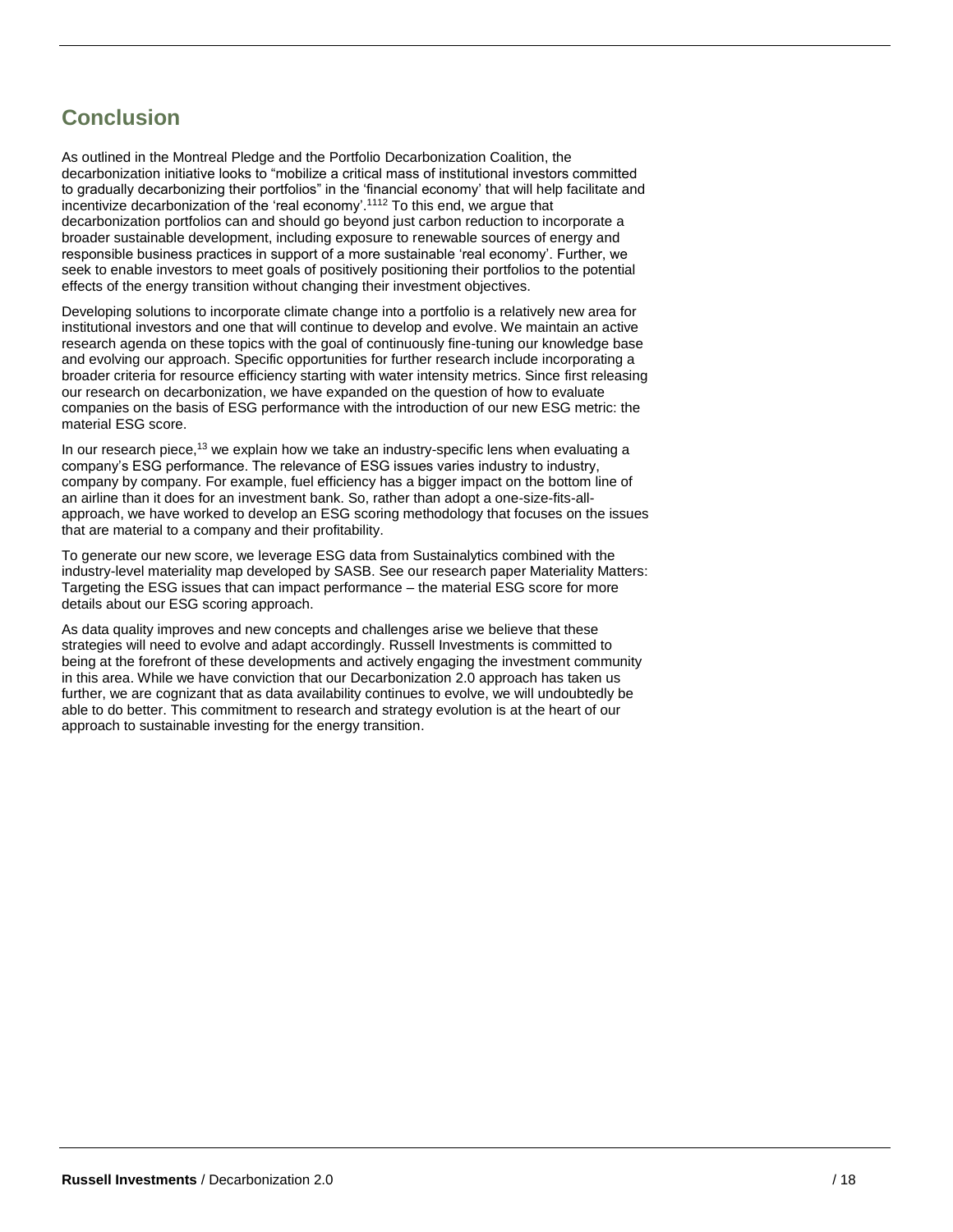# **Appendix A: Active risk**

Tracking error is a measure that we utilize for monitoring the portfolio, but it is not explicitly targeted in the optimization. There are a number of reasons why we do not target tracking error as our measure of active risk in the optimization process.

By incorporating a "minimize active risk" objective it would introduce an additional dimension to the portfolio which is the co-variance matrix of the risk model. Thus, differences in individual security weights are driven not just by CO2 emissions but also by their covariance. This can result in two securities with the same CO2 emissions having opposing active positions (i.e. same carbon footprint but directionally different positions). For example, we often see risk model-based optimizations with solutions that have large underweights across the energy sector (e.g. Shell<sup>2</sup>, Total and Chevron, etc.) and a single large offsetting position in one energy company (e.g. Exxon Mobil). These positions are driven primarily by the stocks' co-variance driven by their return and risk characteristics as opposed to their carbon footprints; we don't believe that a strategy that holds a large position in Exxon Mobil (for example) is the desired intent of a decarbonization strategy.

The underlying risk models that provide the co-variance matrix and subsequent tracking error can be very unstable over time. This can lead to dramatic changes in the portfolio despite no changes in the underlying carbon footprint characteristic.

As this strategy explicitly targets a low carbon footprint, to the degree that this factor is uncorrelated with other risk model factors, the risk model treats the reduction in aggregate carbon footprint as risk-free. This can result in the under-prediction of tracking error and is referred to as the alignment problem in Ceria, Saxena and Stubbs (2012).

We control tracking error (active risk) by ensuring that we have the highest possible commonality with the underlying benchmark (i.e. lowest possible active share). We further minimize the tracking error through conservative asset, sector, industry and country constraints. These pragmatic constraints ensure that the strategy delivers consistently low tracking error and that our forecasted tracking error is very close to the realized tracking error.

- <sup>2</sup> "Analysis of the Impacts of Clean Power Plan", U.S. Department of Energy, Energy Information Administration, Independent Statistics & Analysis. (May 2015).
- <sup>3</sup> United Nations, Paris Agreement, 21st Conference of the Parties, Paris. (Dec 2015).
- <sup>4</sup> ESG information utilized is sourced from Sustainalytics.

<sup>8</sup> An asset that is worth less on the market than it is on a balance sheet due to the fact that it has become obsolete in advance of complete depreciation.

 $\overline{a}$ 

 $\overline{a}$ 

<sup>1</sup> Russell Investments Decarbonization Strategy: Investigating different approaches to reducing the carbon footprint, (Velvadapu 2016).

<sup>5</sup> We attempt to preserve the as-was nature of the data as much as possible. For ESG and carbon footprint data this is possible, and the data is used as it was available for any a given research date after August 2009. Reserves and energy production data become available in 2015 and refers to years 2012 to present. For example, in August 2015 data was released for Exxon Mobil for 2012 and 2013 fiscal years. Given the limited scope of as-was data for reserves and energy production we have elected to use the reported data back to 2012 as a proxy in an effort to incorporate these criteria into our testing. The Sustainalytics ESG ranking data coverage and methodology was materially changed in 2011 (August).

<sup>&</sup>lt;sup>6</sup> The relative carbon footprint reserves and green energy score formulas presented in this paper refer to security-level characteristics. To generate a portfolio-level score we take the sum product of portfolio weight and security-level scores divided by coverage.

<sup>&</sup>lt;sup>7</sup> See "Portfolio Carbon. Measuring, disclosing and managing the carbon intensity of investments and investment portfolios. UNEP Finance Initiative - Investor Briefing. 2013".

<sup>&</sup>lt;sup>9</sup> "The Russell Investments Decarbonization Strategy: Investigating different approaches to reducing the carbon footprint of an equity portfolio without materially impacting performance", (Smith, Bennett, Velvadapu 2016).<br><sup>10</sup> See Appendix A for a further discussion of active share or our earlier research for an analysis of its benefits relative to other decarbonization methodologies.

<sup>11</sup> "Portfolio Carbon. Measuring, disclosing and managing the carbon intensity of investments and investment portfolios." UNEP Finance Initiative Investor Briefing. (2013).

<sup>&</sup>lt;sup>12</sup> "The Portfolio Decarbonization Coalition, Mobilizing financial markets to catalyze economic decarbonization". UNEP Finance Initiative. (2014). 13 Bennett, S. & Steinbarth, E. (February 2018). Materiality Matters: Targeting the ESG issues that can impact performance – the material ESG score. Russell Investments Research.

<sup>&</sup>lt;sup>2</sup> Any stock commentary is for illustrative purposes and is not a recommendation to purchase or sell any security.